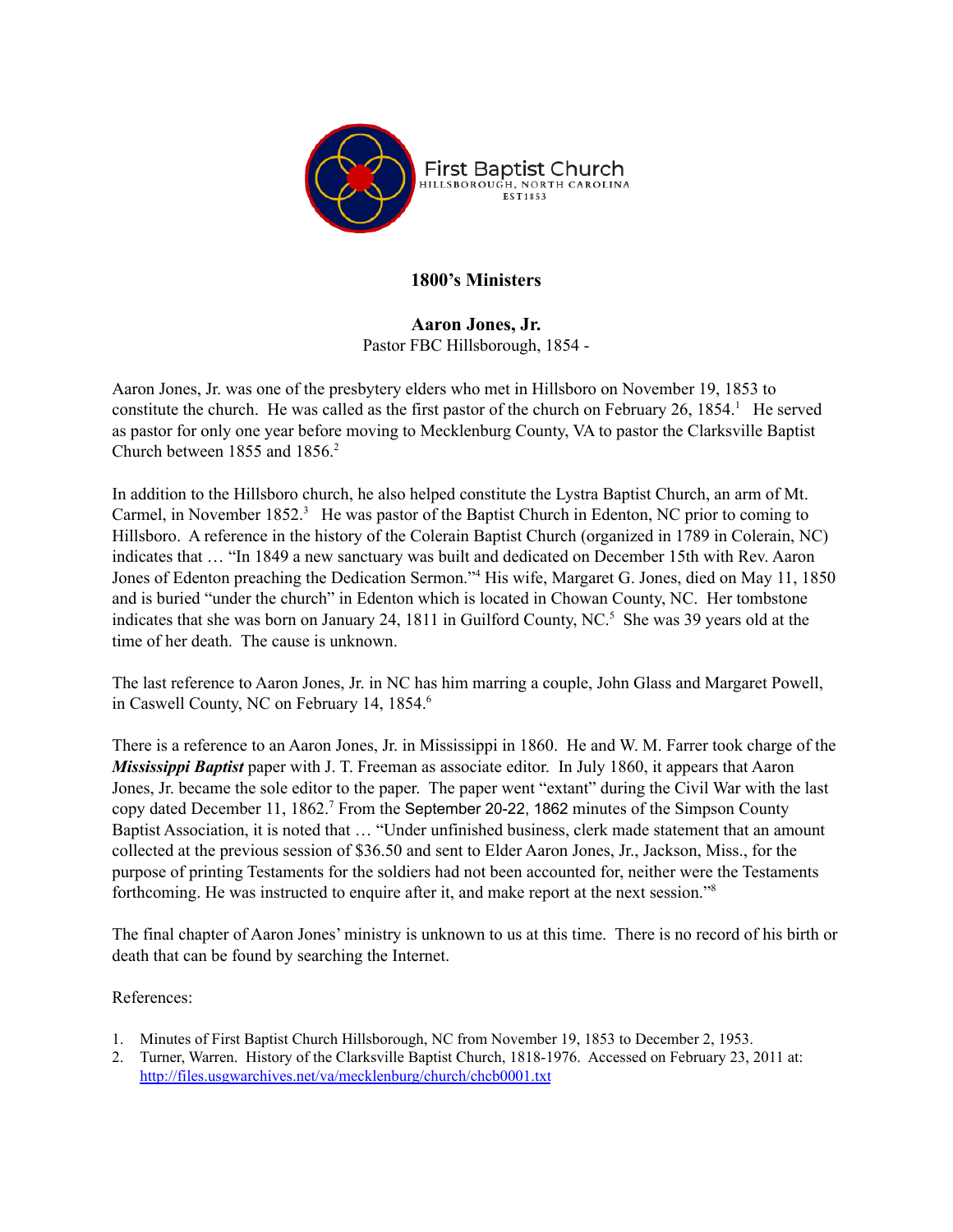- 3. Lystra Baptist Church: Cemetery Index. Reference: Wade H. Hadley, Jr. , et. Al., Chatham County 1771-1971. Accessed on February 23, 2011 at: <http://cemeterycensus.com/nc/chat/cem106.htm>
- 4. Colerain Baptist Church: Our History. Accessed on February 23, 2011 at: [http://colerainbaptistchurch.org/#/our-history/4537003211](http://colerainbaptistchurch.org/%23/our-history/4537003211)
- 5. Find a Grave: Edenton Baptist Church Cemetery. Margaret G. Jones. Accessed on February 23, 2011 at: <http://www.findagrave.com/cgi-bin/fg.cgi?page=gr&GScid=2186631&GRid=15708355&>
- 6. Caswell County, North Carolina, Marriage Bonds, 1778-1864; by Katharine Kerr Kendall. Published June 1, 2009. – Digitized by Google Books.
- 7. A complete history of Mississippi Baptist: from the earliest times; by Zachary Taylor Leavell and Thomas Jefferson Bailey. Published 1904 by Mississippi Baptist Publishing Co. in Jackson, Mississippi. Accessed on February 23, 2001at [http://openlibrary.org/books/OL6938009M/A\\_complete\\_history\\_of\\_Mississippi\\_Baptists](http://openlibrary.org/books/OL6938009M/A_complete_history_of_Mississippi_Baptists)
- 8. Simpson County Baptist Association (Formerly Strong River) by J. L. Boyd. Accessed on February 23, 2011 at: <http://simpsonbaptists.com/EarlyHistory1853til1927.aspx>

*Compiled by Reginald Carter, Historian, FBC Hillsborough Last Updated: February 23, 2011*

### **Thomas J Lansdell**

Pastor FBC Hillsborough, 1855 -

Thomas J. Lansdell was called to be pastor of the Hillsboro Baptist church on October 3, 1855 to serve one year in "A.D. 1856." On December 2, 1855, he and his wife "H.H." were received by letter as members of the church. On the following Thursday, he was ordained by the church "to the full work of the ministry." <sup>1</sup> He delivered a sermon at the church on April 13, 1856, titled "The Christian race."

According to a history of the Mississippi Baptist Association written in 1908: 2

Lansdell was born on January, 8, 1830 in Northumberland County, Virginia. Although his formal education was limited to only two years, he began at an early age clerking in a store and taught himself to read and learn on his own. Being inquisitive, he acquired a good education and was well informed. At age twenty-two, he left his Methodist upbringing to unite with the Fairfield Baptist church organized in 1831. In 1854 he left Virginia and moved to Terrell located in Catawba County, NC. Here he taught school and was licensed to preach. In 1855 he accepted an appointment from the Board of the North Carolina Baptist Convention to preach at Tarboro, NC. While there he married Harriet Lawrence. She was a faithful companion, sharing his joys and sorrows - seven of their ten children preceded them in death. She was active in Sunday school and church work. After serving in Hillsboro, he returned to Virginia in 1856 to pastor churches at High Hills and Hebron,



THOMAS LANDSELL AND WIFE.

remaining there for three and a half years. He then moved to Louisiana to pastor churches in Cheneyville (13 years), Williamsport (1 year) and Clinton (3 years). In addition to the Clinton church, he also preached at the Jackson and Hepzibah churches from 1875 to 1878. Other churches in his charge were the Ebenezer church, Amite, Mississippi, where he served two terms as pastor for a total of seventeen years; New Providence church (16 years); Norwood, Woodland, Bethel, Union and Amite River.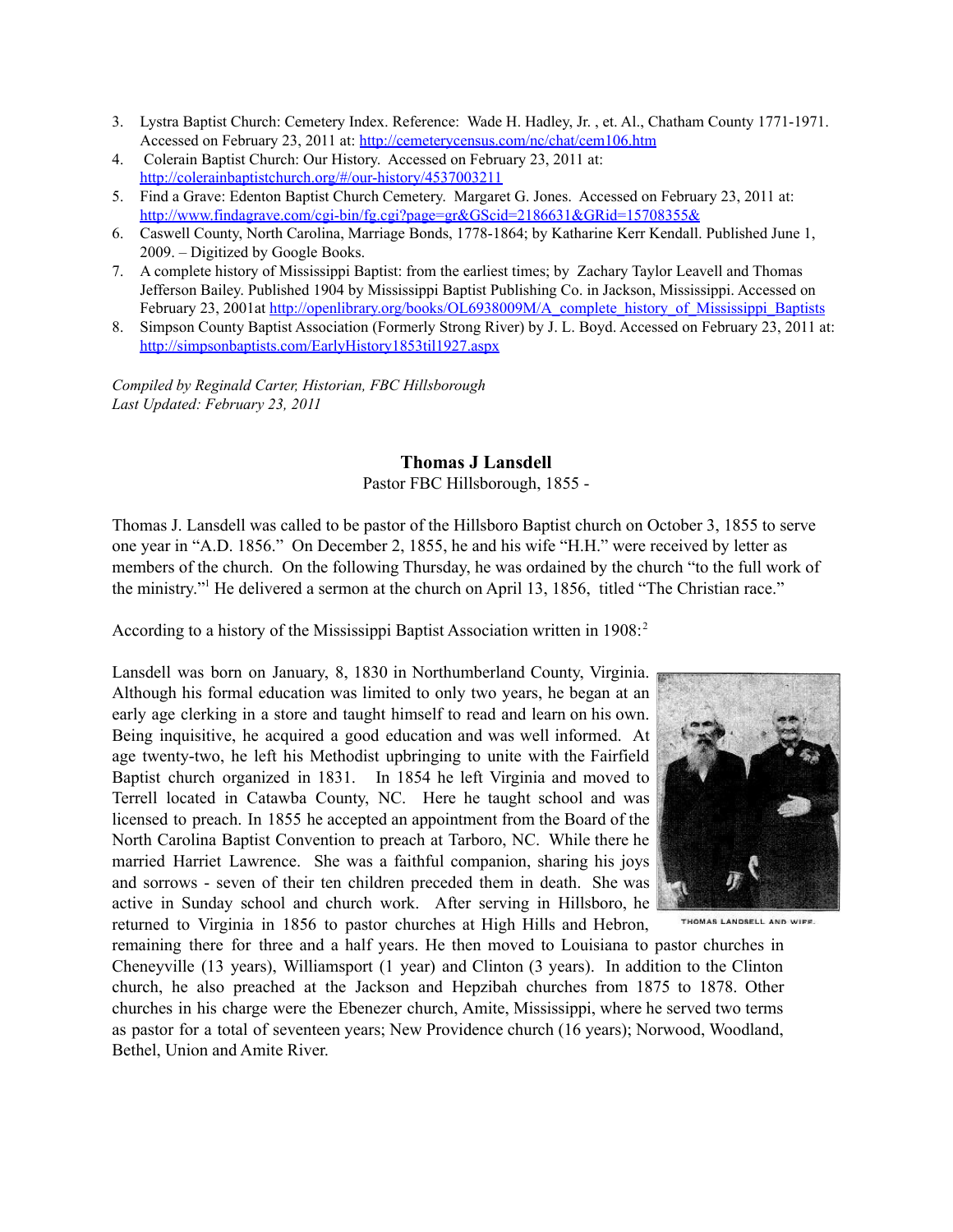In 1885 the death of his daughter's husband made it necessary for him to move to her home near Ebenezer church, where he spent the remainder of his life. It was there, on the 24th of February, 1909, after a long decline, he passed away at the age of seventy-nine years. His last audible prayer was: "May I soon be with the angels." Mr. Lansdell was modest and painstaking, and, withal, an excellent and useful preacher. He rests from his labors and his works follow him.

Lansdell and his wife are buried in the Ebenezer Baptist Church cemetery in Amite, Mississippi. His wife's tombstone notes that her maiden name was Harriet J. Lawrence, born in Tarboro, NC on February 19, 1830 and that she died on January 17, 1911 – two years after her husband.

#### References:

- 1. Minutes of First Baptist Church Hillsborough, NC from November 19, 1853 to December 2, 1953.
- 2. T.C. Schilling. Abstract History of the Mississippi Baptist Association for One Hundred Years: From Its Preliminary Organization in 1806 to the Centennial Session in 1906. New Orleans: Press of J.G. Hauser, [1908]. Accessed on February 23, 20011 at: <http://baptisthistoryhomepage.com/miss.association.hist6.html>
- **3.** Ebenezer Baptist Church Cemetery, Amite, MS: Submitted by Mary Pallon for tombstone notation. Accessed on February 23, 2011 at: <http://files.usgwarchives.net/ms/amite/cemeteries/ebenezer.txt>

*Compiled by Reginald Carter, Historian, FBC Hillsborough Last Updated: February 23, 2011*

#### **Edward Moses Baldwin**

Pastor FBC Hillsborough, 1857 -

The church's minutes record the calling of Moses Baldwin as follows: "The church proceeded to ballot for pastor. Elder Moses Baldwin was unanimously chosen pastor of this church for the year 1857. The clerk as requested to give him notice of the call and request him to accept." <sup>1</sup> A biographer of former pastors of Grassy Creek Baptist Church describes him in 1889 as a "minister of reconciliation" who at the time "was residing in Winton, Forsythe County, N.C., and was still actively engaged in the work of the ministry."<sup>2</sup>

According to the Grassy Creek biography, Baldwin was born in Richmond County, N.C. on December 4, 1825 - the third child and eldest son of Osborn and Mary Baldwin. He accepted Jesus and united with the church at Cedar Falls in 1845. The church's pastor, Elder William Lineberry, baptized him. On October 10, 1849, he was licensed by the church to the gospel ministry.<sup>2,3</sup> In January 1850, he enrolled in Wake Forest College to study for the ministry. He graduated with distinction in June 1856. Immediately after his graduation, he was appointed Agent for the Baptist State Convention, in which capacity he labored until December when he was called to the pastorate of the church at Hillsboro. In 1856, he was ordained to the ministry by Elders Hooper, Wingate, McDowell, Brooks, Walters and Skinner. In 1858, he moved to Oxford to become the church's minister. On April 21, 1858, he married Addie L. Transou in Forsyth County, NC. She was born on September 08, 1834 in Bethania, Forsyth County, North Carolina and according to genealogic records they had three children: Frank Transou (b.1859), Sallie (b. 1861) and Nettie (b. 1871).<sup>4,5</sup> The Grassy Creek Biography describes her as "a lady well qualified to aid him in the great work to which God had called him." In 1859, having resigned his care of the Oxford church, he moved into the country to take charge of a classical school but continued to pastor churches at Hester's Mt. Zion, Amis Chapel and Grassy Creek.<sup>2</sup>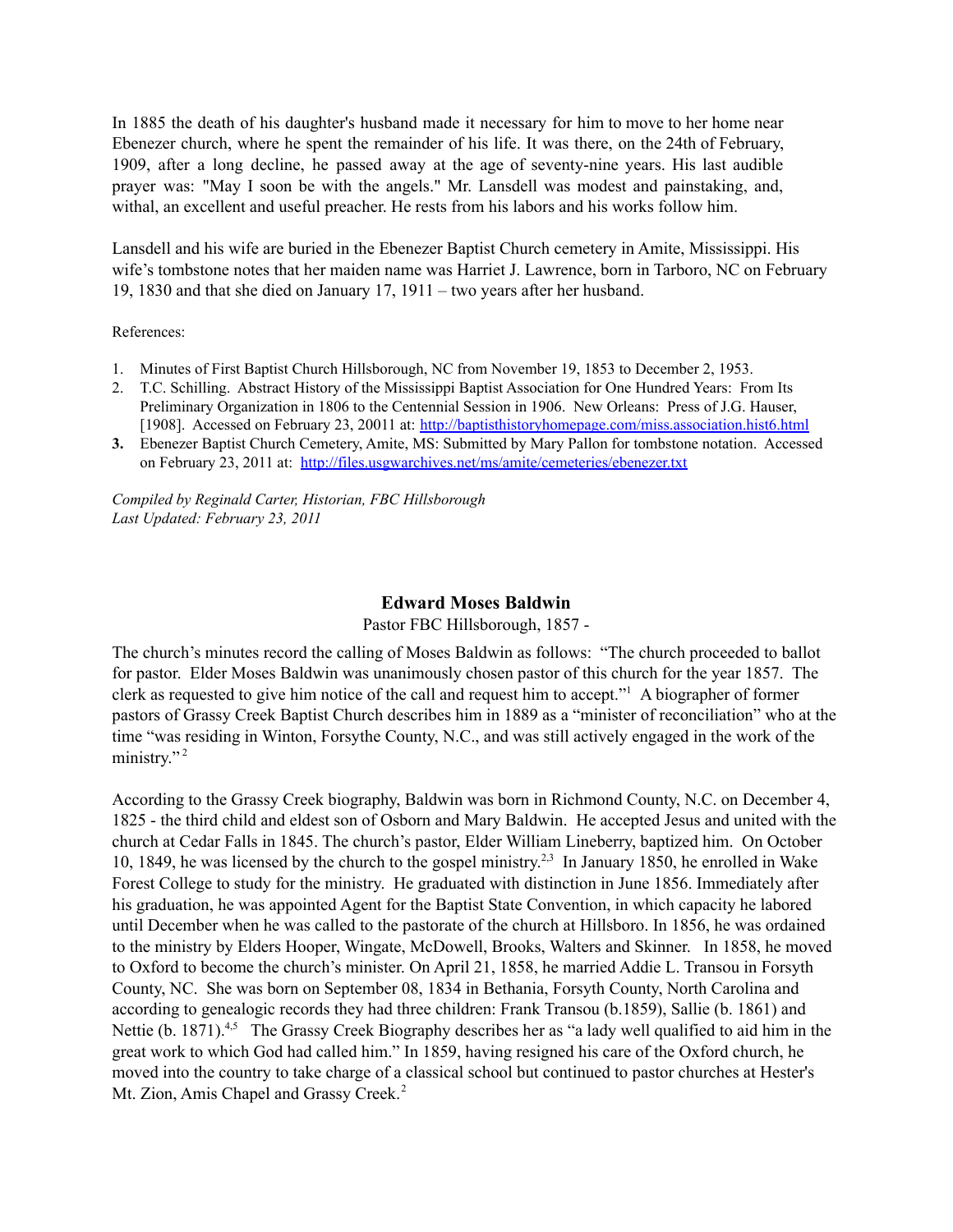In November 1861, he moved to Forsythe County to become the principal of the Academy in Bethania. In addition, he was the pastor of Union Hill church (1861-1866) in Davidson County and Enon in Yadkin County. He helped establish the Baptist church at Mocksville, the capital of Davie County. The church was formed in 1864 with ten charter members with Baldwin as their first pastor. <sup>6</sup> He served there for five to six years. Others churches that he has pastured include: Mt Gilead, Bear Creek, Eaton's and Red Bank in Stokes County. Soon after end of the Civil War, he moved to East Bend, in Yadkin County to take charge of the Academy there. The school prospered and the region's interest in promoting good education benefited from his work. As an educator, Baldwin is remembered as a devoted teacher who taught "a large number free of charge, and invariably gave tuition gratuitously to all young ministers who would avail themselves of the offer." His students who went to college "usually stood high in their classes, and in the institutions which they attended" and "many of his former students, in addition to those who became intelligent farmers, have taken, and are taking a high stand in the ministry, in medicine, and in law." 2

In 1880, Baldwin was "putting into successful operation the High School of the Yadkin Association of Boonville, Yadkin County, NC." He planned and promoted the High School and was put in charge of it by the brethren who supported the enterprise. Accordingly, the Grassy Creek biographer closes by stating that "Bro. Baldwin stands deservedly high as a good scholar, a good preacher, and a good educator of youth. May his useful life long be spared to labor for God and the welfare of mankind." <sup>2</sup> A census taken in 1880 indicates that the household consisted of "six in Village of Winston - Moses Baldwin 54, Adeline 45, Sallie 19, Nettie 9, Pricilla Dalton 25, black, servant and Walter Dalton, black, 5 (probably her son). 7

No information could be found about where and when Baldwin died or his ministry after 1880. We do know that his wife died on November 9, 1897 and his son on June 24, 1928.<sup>4,5</sup>

### References:

- 1. Minutes of First Baptist Church Hillsborough, NC from November 19, 1853 to December 2, 1953.
- 2. Devin, Robert I., *A history of Grassy Creek Baptist Church from its foundation to 1880: with biographical sketches of its pastors and ministers*. Raleigh N.C.: Edwards, Broughton, 1889. Accessed on February 24, 2011 at : <http://baptisthistoryhomepage.com/grassy.creek.bios.html>
- 3. Purefoy, George, *History of the Sandy Creek Baptist Association: From Its Organization in A.D. 1758, to A.D. 1858*, Sheldon & Co. Publishers, New York, 1859. Accessed on February 24, 2011 at: [http://openlibrary.org/books/OL6944634M/A\\_history\\_of\\_the\\_Sandy\\_Creek\\_Baptist\\_Association](http://openlibrary.org/books/OL6944634M/A_history_of_the_Sandy_Creek_Baptist_Association)
- 4. Family Tree Genealogical Database. Accessed on February 24, 2011 at: <http://familytreemaker.genealogy.com/users/z/a/b/Heather-Zabel/GENE7-0007.html>
- 5. Rootsweb Ancestry Database. Accessed on February 24, 2011 at: [http://wc.rootsweb.ancestry.com/cgi-bin/igm.cgi?op=SHOW&db=6933&surname=Transeau%2C+Robert+Way](http://wc.rootsweb.ancestry.com/cgi-bin/igm.cgi?op=SHOW&db=6933&surname=Transeau%252C+Robert+Wayne) [ne](http://wc.rootsweb.ancestry.com/cgi-bin/igm.cgi?op=SHOW&db=6933&surname=Transeau%252C+Robert+Wayne)
- 6. First Baptist Mocksville: Digital North Carolina Library. Accessed February 24, 2011 at: <http://digitalnc.org/browse/recent>
- 7. Descendants of Peter Pfaff Sr: Notes. Accessed on February 24, 2011 at: <http://bellsouthpwp2.net/m/p/mpfaff1458/pafn08.htm>

*Compiled by Reginald Carter, Historian, FBC Hillsborough Last Updated: February 24, 2011*

## **Dr. John Mitchell**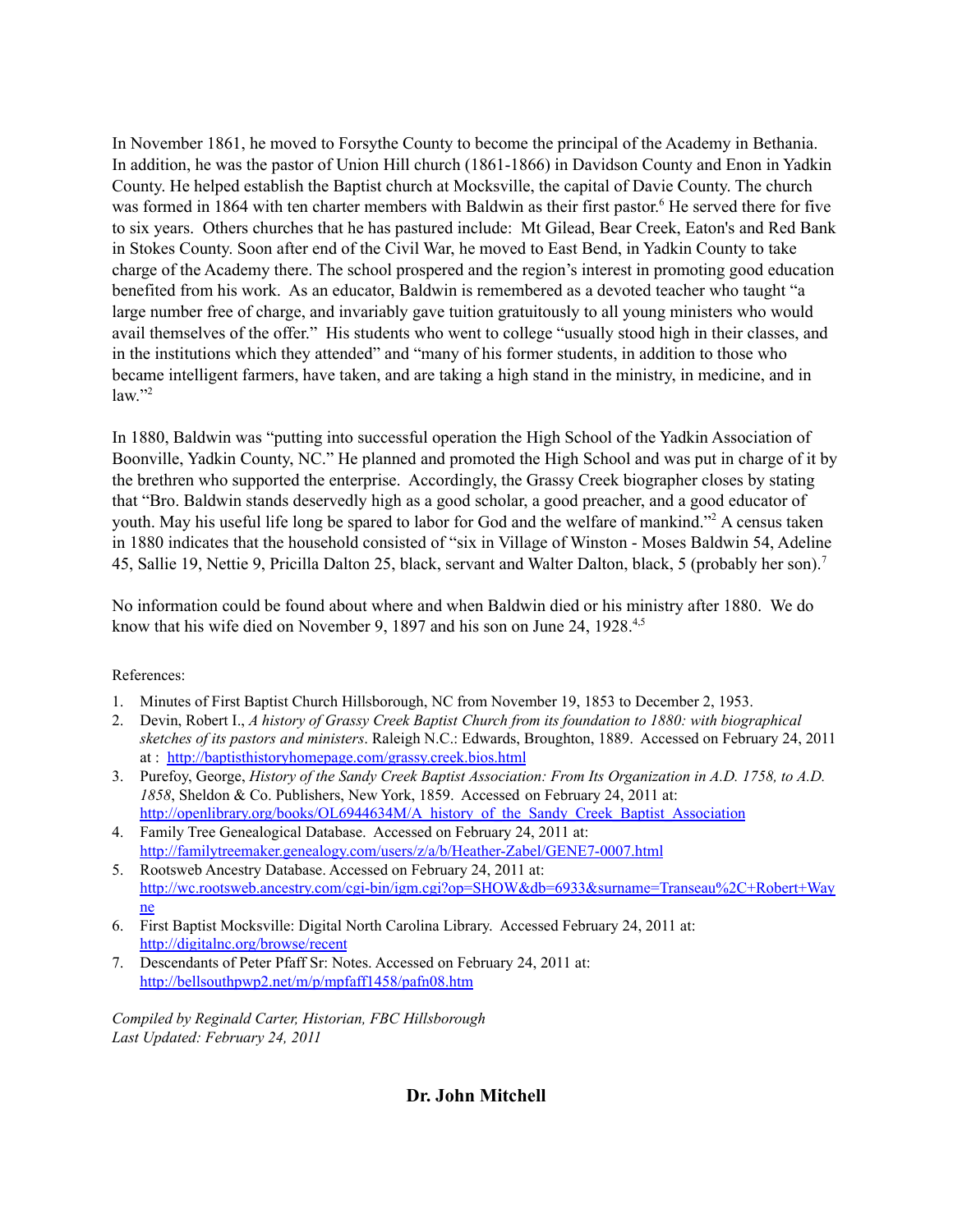#### Pastor FBC Hillsborough, 1857 - 1862

The church called John Mitchell as pastor in October 1857. He was received into full membership on September 30, 1858 and two months later was appointed as a delegate to the NC State Convention. In December 1858 he was re-elected as pastor and along with H.C. Stroud and John Cheek, was appointed to a building committee to erect a "Baptist Edifice" on the land purchased from W.G. Freeland on West King Street. The church left it up to the committee to decide if a basement should be added or not. Therefore, he was pastor when the corner stone of the new building was laid in 1860. He remained at Hillsborough until February 13, 1862 when his "letter of dismission" was granted by the church.<sup>1</sup>

A biography of Mitchell written in 1881 gives a brief glimpse of his stature as a Baptist minister and leader. He is described as follows:

"This gentleman, known as "the beloved disciple," was born in Bertie Co., NC, in 1829; professed faith in Christ at Wake Forest College in 1851; graduated in 1852: studied theology at Greenville, S C; was agent for the endowment of Wake Forest College in 1856-57; was pastor at Hillsborough and Greensborough; settled as pastor in Chowan Association after the war; took charge of the Asheville church in 1875; returned to Murfreesborough in 1879, where he now resides. Dr. Mitchell is a trustee of Wake Forest, and also of Chowan Female Institute, and was made a D.D. by his alma mater in 1876." 2

Mitchell was the eldest child born to James S Mitchell and Mary Thomas on January 14, 1826. He had two brothers and one sister. His father was a devout Christian farmer, active in the Chowan Association, who was eulogized in the *Biblical Recorder* upon his death in October 1869. In the article, his son John Mitchell is described as being "known all over the state of NC and all a Christian minister can be."<sup>3</sup> As an agent for Wake Forest College, Mitchell reported in 1857 that forty-five thousand dollars had been collected; leaving \$5,000 of the amount they set out to raise. The same year, he became pastor of the Hillsborough church. While pastor at Hillsborough, he preached in Greensboro as a "Missionary of the Board," and established a church with fifteen members in 1859. He served as the church's first pastor for two years. At the beginning of the Civil War, the Board was able to support only two missionaries. John Mitchell was one, for his work in Greensboro; the other was R. H. Griffith in Charlotte. <sup>4</sup> He resigned his pastorates at Hillsborough and Greensboro to move back to the Chowan Association to become pastor of the Colerain Baptist Church. He served there from January1862 to January 1867. 5

While preacher at Murfreesboro, NC in 1870, Mitchell lived on campus at Chowan in Hope Cottage. Locals jokingly said that the cottage was called that because several of the spinsters at the college hoped to live there as his wife.<sup>6</sup> In 1875, Mitchell left his home community in Bertie County for Asheville. In 1876, the mission board reported having issued commissions to nine missionaries, two of whom, Rev. John Mitchell, of Asheville, and Rev. Geo. W. Greene, of Alexander County, had declined to receive any salary.<sup>7</sup>

In 1885, the Baptist State Convention appointed a committee to explore building an orphanage. Although opposed by some at first, the idea grew and took shape and became an objective of the convention. The committee reported that 171 acres of land had been purchased near Thomasville and that one house, "the gift of Elder John Mitchell," had been completed; another house gifted by Mr. John Watson was soon to be finished and that a third house gifted by Mr. Noah Biggs would be built as soon as possible. <sup>4</sup> Mitchell had been appointed president of the Baptist Orphanage Association the prior year. His residence at the time was listed as Powellsville, a small rural village in Bertie County. In addition to his gift, the Chowan Association gave \$1,250 in 1885 to help establish the orphanage, the first association to do so. On November 11, 1885 Mitchell, then pastor of Ahoskie Baptist Church (now First Baptist), escorted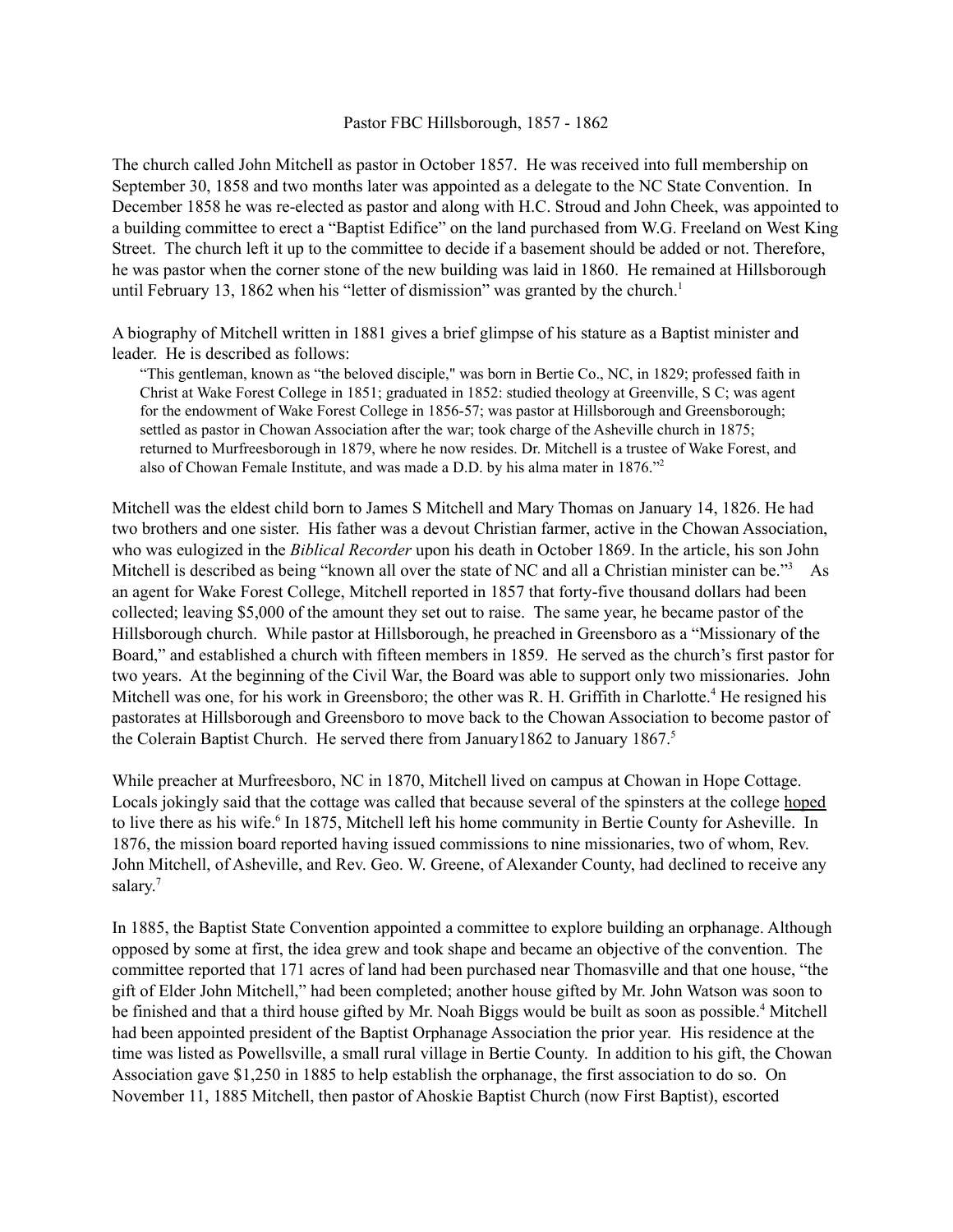nine-year-old Mary Presson of Hertford County 200-miles by train to her new home in Thomasville. John H. Mills, the orphanage's founder, greeted her at the home's first cottage, which came to be known as the Mitchell House.<sup>9,10</sup> Mitchell not only provided the first cottage but also the first child to be admitted to the institution. November 11, 1885 is considered the beginning date for the Baptist Children Homes.

Mitchell served as Corresponding Secretary of the Board of Education of the NC Baptist State Convention in 1894.<sup>11</sup> There is no record of his ever being married. It appears he died on May 3, 1906 making him 76 years old at his death.<sup>6</sup> It seems reasonable that he died and was buried in Bertie County with other family members, but this is not recorded on the Internet.

References:

- 1. Minutes of First Baptist Church Hillsborough, NC from November 19, 1853 to December 2, 1953.
- 8. Cathcart, William. *The Baptist Encyclopedia, Volume 1*. Published 1881 in Philadelphia. Accessed on February 25, 2011 at: http://openlibrary.org/books/0L22877448M/The Baptist encyclopædia
- 9. *Biblical Recorder* of Raleigh, NC October 20, 1869. From film at NC Baptist Archives at Reynolds Library at Wake Forest University in Winston-Salem NC. Transcribed by Jim Vosper. Accessed on February 25, 2011 at: <http://www.sallysfamilyplace.com/Neighbors/MitchellJS.htm>
- 10. Livingston Johnson. *History of the North Carolina Baptist State Convention*. Raleigh, NC: Edwards & Broughton, 1908. Accessed on February 25, 2011 at: <http://babel.hathitrust.org/cgi/pt?id=njp.32101055829491>
- 11. Delke, James A. *History of the North Carolina Chowan Baptist Association, 1806-188*. Published by order of the association in 1882 by Edwards, Broughton & Co. in Raleigh. Accessed on February 25, 2011 at: http://openlibrary.org/works/OL7667722W/History of the North Carolina Chowan Baptist Association 180 [6-1881](http://openlibrary.org/works/OL7667722W/History_of_the_North_Carolina_Chowan_Baptist_Association_1806-1881)
- 12. Sally's Family Place: Genealogical Database. Accessed on February 25, 2011 at: <http://www.sallysfamilyplace.com/Neighbors/MitchellJS.htm>
- 13. Proceedings of the annual meeting of the Baptist State Convention, 1876. Baptist State Convention of North Carolina (Creator). Accessed on February 25, 2011 at: [http://www.archive.org/stream/proceedingsofann1876bapt/proceedingsofann1876bapt\\_djvu.txt](http://www.archive.org/stream/proceedingsofann1876bapt/proceedingsofann1876bapt_djvu.txt)
- 14. *American Baptist yearbook: 1884*. American Baptist Publication Society, American Baptist Convention. Accessed on February 25, 2011 at: <http://books.google.com/>
- 15. Ragsdale, Blake. BCH breaks ground in Ahoskie. Biblical Recorder. BCH Communication, May 5,2010 issue. Accessed on February 25, 2011 at: <http://www.biblicalrecorder.org/post/BCH-breaks-ground-in-Ahoskie.aspx>
- 16. Wiltgen, Erin. Mitchell House marks start of Baptist Children's Homes. Thomasville Times, issue May, 26, 2010. Accessed on February 25, 2011 at: [http://www.tvilletimes.com/view/full\\_story/7700807/article-Mitchell-House-marks-start-of-Baptist-Children%E](http://www.tvilletimes.com/view/full_story/7700807/article-Mitchell-House-marks-start-of-Baptist-Children%25E2%2580%2599s-Homes) [2%80%99s-Homes](http://www.tvilletimes.com/view/full_story/7700807/article-Mitchell-House-marks-start-of-Baptist-Children%25E2%2580%2599s-Homes)
- 17. *Proceedings of the annual meeting of the Baptist State Convention, 1876*. Baptist State Convention of North Carolina (Creator). Accessed on February 25, 2011 at: <http://www.archive.org/details/proceedingsofann1894bapt>

*Compiled by Reginald Carter, Historian, FBC Hillsborough Last Updated: February 25, 2011*

## **Dr. John Lemuel Carroll**

Pastor FBC Hillsborough, 1862 –

Brother J.L. Carroll was called as pastor on June 22, 1862. At the time, he was residing in Kenansville, Duplin County, NC. He was to preach one or two Sabbaths each month at his discretion. The following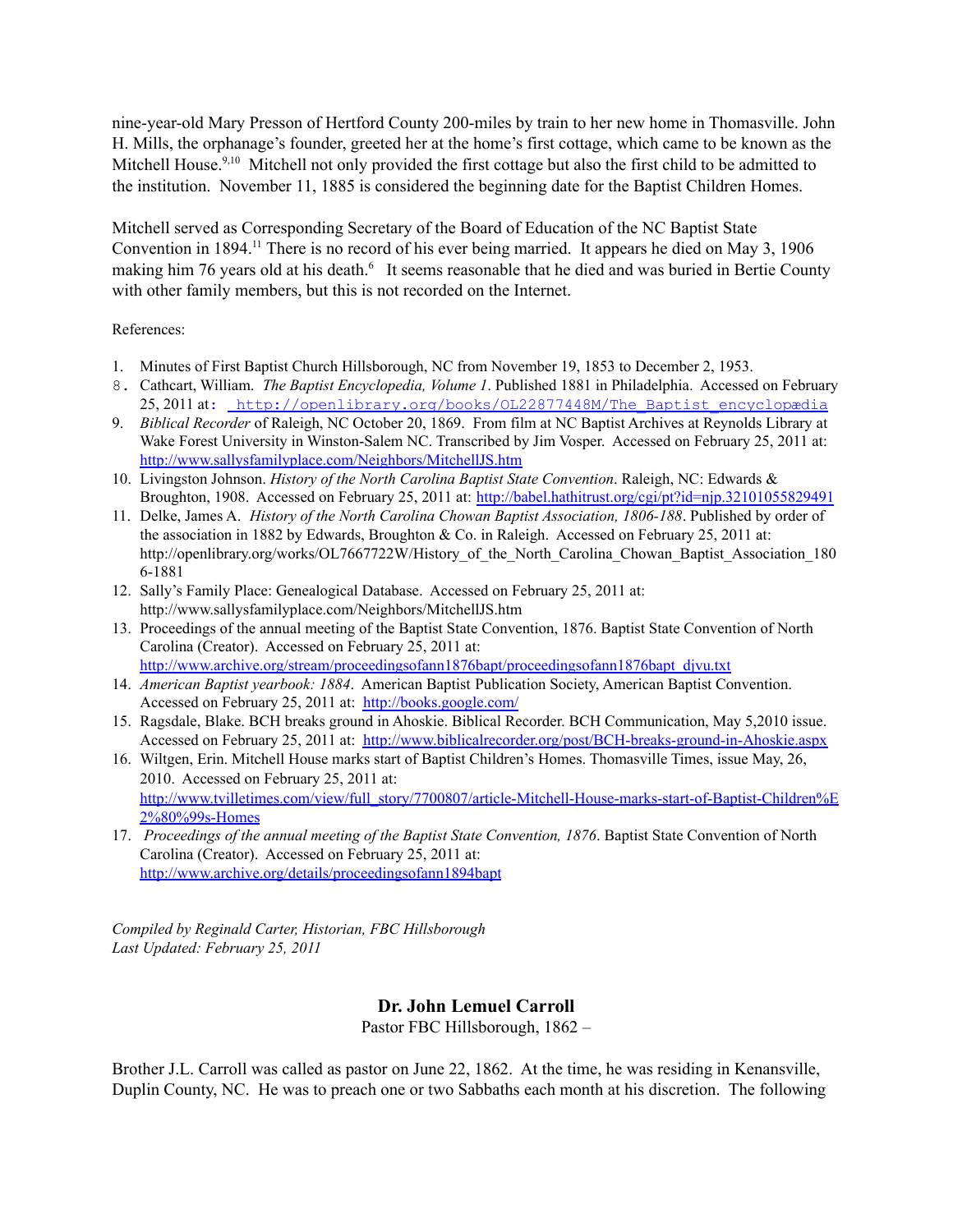year, he was reappointed pastor with a "sallery of \$200 and board" for two Sundays each month. Hillsborough was to be his home "so as to be here to conscert prayer meetings one night or evening in each week."<sup>1</sup> He was enrolled as a student at the University of North Carolina while pastor of the church, graduating in 1863 with only seven other men because of the dwindling numbers of student enrolled during the Civil War.<sup>2</sup>

### The following brief biography is from *The History of Virginia Baptist Ministers* published in 1913:

"About the middle of the eighteenth century John Carroll migrated from Kings County, Ireland. He settled in North Carolina and fought in the Revolutionary War. His great-grandson, John Lemuel Carroll, the son of John Dodson and Zilpha Carroll, was born in Duplin County, North Carolina, December 21, 1836. At the age of nine he became a member of the Beaver Dam Baptist Church, and in 1858 was licensed by this body. In 1863 he graduated at the University of North Carolina, having already been a student at Wake Forest College. Years later the University conferred on him the degree of D. D. He was ordained in the Chapel of the University, May 12, 1862. In 1865 he married Sarah G. Mitchell, of New Berne, N. C.

After teaching in the Oxford Female College and acting as agent for St. John's College, he lived at Wake Forest, where he was a trustee of Wake Forest and secretary of its Board, and in March, 1871, accepted a call to the Baptist Church, Warrenton, Virginia. His other Virginia pastorates were Lexington and Gordonsville and Orange Court-House. In 1885 he accepted a call to the Baptist Church at Asheville, North Carolina, and in 1889 organized in that city the French Broad Avenue Baptist Church, becoming its first pastor. In 1893 he became pastor at Chapel Hill, the seat of the State University, where he continued actively at work until his death, June 10, 1895.

Dr. Carroll had a magnificent body, being very tall. In Lexington he used a chair several inches higher than other chairs. He was vigorous in mind and had a remarkable memory for Scripture; his sermons were full of quotations from the Bible. He excelled in extemporaneous speaking. He was fearless and courageous in his ministry and greatly beloved and respected." 3

His marriage to Sarah G. Mitchell in 1865 produced three sons, John, Jr., Mitchell and Eugene.<sup>4</sup> The University of North Carolina awarded him a Master of Arts degree in 1866 and later in 1886 bestowed upon him an honorary Doctor of Divinity degree. <sup>5</sup> He is credited with reorganizing the Baptist church at Louisburg, constituted in 1836 under the ministry of Dr. Samuel Wait (first president of Wake Forest College, 1834 to 1845). At the time, Carroll was pastor at Maple Springs. He continued to serve as pastor at Louisburg until 1869-70.<sup>6</sup> He is listed as living in Warrenton, VA in 1876.<sup>7</sup> He traveled from Lexington, VA to New Berne, NC in 1881 to visit his mother-in-law, Mrs. Mitchell, "who is now aged & at the home of W. F. Roundtree." <sup>8</sup> He was back in North Carolina in 1884, preaching a sermon at the orphanage's board meeting in Thomasville, NC. <sup>9</sup> He died on June 10, 1895 making him 58 years old at the time. He is buried at the Riverside Cemetery in Asheville, NC. His wife Sarah is also buried there, dying on August 18, 1912. Her tombstone indicates she was born on Sep. 23, 1838 making her 78 years old at her death. Engraved on his tombstone are the words from Psalms 84:5: Blessed is the man whose strength is in thee, in whose heart are thy ways. $10$ 

- 1. Minutes of First Baptist Church Hillsborough, NC from November 19, 1853 to December 2, 1953.
- 2. Battle, Kemp. P. *History of the University of North Carolina. Volume II: From 1868 to 1912*. Raleigh, Edwards and Broughton Printing Company, 1912. Accessed on February 26, 2011 at: <http://docsouth.unc.edu/nc/battle2/battle2.html>
- 3. Taylor, George Braxton. *Virginia Baptist Ministers: 4th Series*. J.P. Bell, 1913. Digital book at [Google](http://books.google.com/books?id=XU7SAAAAMAAJ) Books.
- 4. Earl Jones: Selected Families and Individuals at <http://www.earljones.net/pafg754.htm>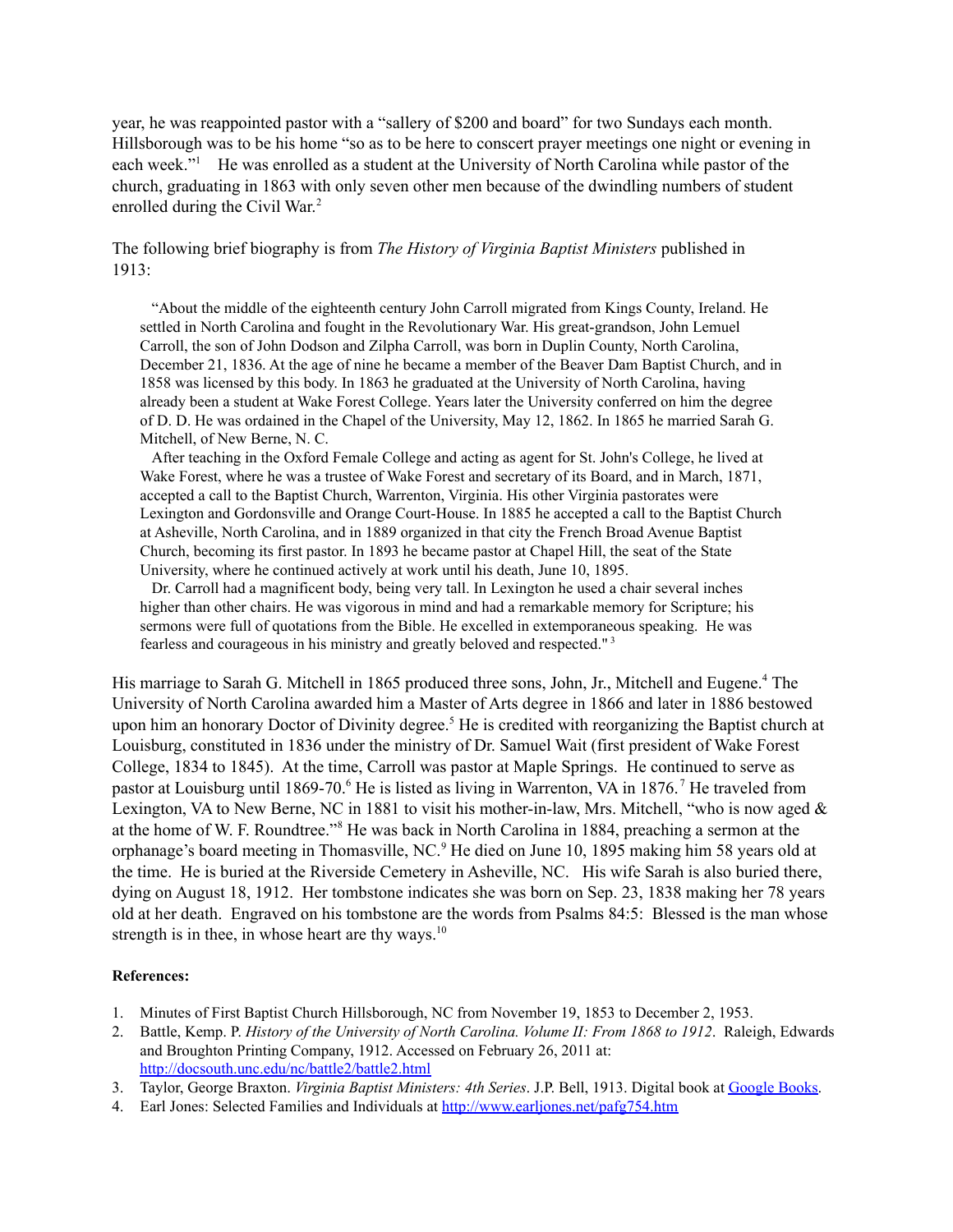- 5. Honorary Degrees Awarded by the University of North Carolina at Chapel Hill, 1799-2009. Accessed on February 26, 2011 at: <http://www.lib.unc.edu/ncc/ref/unc/honorarydegrees.html>
- 6. Taylor, Thomas, J. D.D., *A History of the Tar River Baptist Association, 1830-1921*. Prepared and Published by order of the Association, 1923 (?). Accessed on February 26, 2011 at: <http://digital.lib.ecu.edu/historyfiction/fullview.aspx?id=tah>
- 7. Proceedings of the annual meeting of the Baptist State Convention, 1876. Baptist State Convention of North Carolina (Creator). Accessed on February 25, 2011 at: <http://www.archive.org/details/proceedingsofann1894bapt>
- 8. Item for the Kinston Journal, 1878-1882, Part 2; issue May 26, 1881. Accessed on February 26, 2011 at: <http://files.usgwarchives.org/nc/lenoir/newspapers/kinjornlb.txt>
- 9. American Baptist yearbook: 1884. American Baptist Publication Society, American Baptist Convention. Accessed on February 25, 2011 at: <http://books.google.com/>
- 10. Find a Grave Database. Accessed on February 26, 2011 at: <http://www.findagrave.com>

*Compiled by Reginald Carter, Historian, FBC Hillsborough Last Updated: February 26, 2011*

#### **Norvell Winsboro Wilson**

Pastor of FBC Hillsborough, 1866 -

On November 12, 1863 a committee was formed by the church to "correspond with ministering brethren for a pastor next year for two Sundays in each month." However, it was not until December 1865 that a call was extended to Elder N.W. Wilson to preach the coming year for \$250. Wilson accepted the call and began "upon his duties on the 4th Sabbath" in January, 1866. <sup>1</sup> At the time, he was pastor of the Baptist Church in Chapel Hill. It appears that he served less than ten months as pastor at Hillsborough.

Why it took two years to secure a minister is understandable considering that the Civil War was coming to a dramatic end during this time. Lee surrendered to Grant at Appomattox on April 9, 1865 and Johnston surrendered to Sherman at Bennett's place, just 10 miles from Hillsborough, on April 26, 1865.

The following is a shorten version of a biography written about Wilson in 1912:

Norvell Winsboro Wilson was born October 20, 1834 at Franklin, Pendleton County, WV (at the time still a part of VA). His parents, pious Methodists, named him after a well-know Methodist Bishop. He was converted at age fourteen during a camp meeting near his home and joined the Moravian church. After much soul searching, he decided to become a Baptist and was baptized, September, 1857, at Laurel Grove Church, Halifax County, Virginia. Writing about his baptism in the *Religious Herald*, a correspondent said, "I have met with few young men superior to him in intellect." After working a year as a colporter, he was ordained at Bethany Church, Pittsylvania County, VA on August 11, 1858. His first pastorates were in Pittsylvania and Halifax Counties, VA. He also preached at the Ephesus Church, eight miles away, in Person County, NC. In 1861, he moved to Chapel Hill, NC to take charge of the Baptist Church. It was in the last year of this ministry in Chapel Hill that he also agreed to serve as pastor in Hillsborough.

His longest pastorate was at Chapel Hill and from all accounts he was admired and appreciated by the town's academic community. In 1864, the University bestowed upon him an honorary Master of Arts degree for his excellence. He made the welcoming address when President Andrew Johnson and his cabinet came to the University's commencement in 1865. Mrs. C. P. Spencer (author of an excellent school history of North Carolina) wrote in her denominational paper, the North Carolina *Presbyterian,* that "the Rev. Mr. Wilson, of the Baptist Church, at Chapel Hill, can make a better and more graceful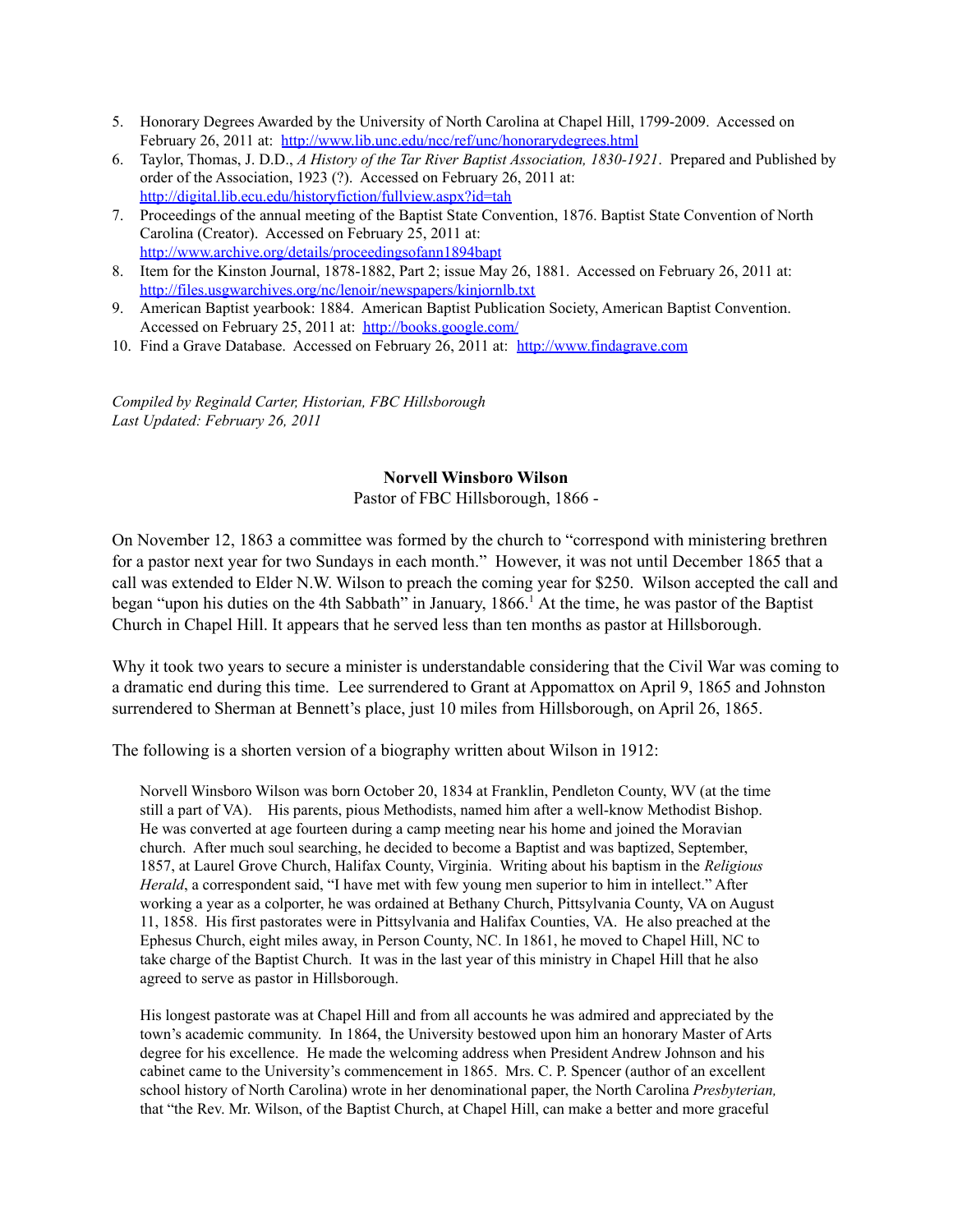ten-minute speech than any minister I know. In fact, there is not a better or more effectual preacher anywhere — a man of spirit, sense, cultivation, and genius. I hope the Baptists are proud of him and know how to appreciate him. If they don't, then I do wish he was a Presbyterian." In a year of coming to Chapel Hill, he married Sallie F. Betts, of Black Walnut, Halifax County, VA. The ceremony was performed by Rev. William Slate on June 13, 1862.

In 1867, Wilson accepted a call to Farmville, Va., where he had, writes his wife, "two and a half years of sunshine and success. In 1870, he was called to pastor the Grace Street Church, Richmond, VA. In 1872, the honorary degree of D. D. was conferred upon him by Wake Forest College, NC. The Grace Street Church prospered during his five-year ministry. After leaving the Grace Street Church, he spent several more years preaching at meetings of churches in Virginia before moving his family to New Orleans, LA to become pastor of the Coliseum Place. In the summer and fall of 1878, yellow fever spread throughout the south, including New Orleans. A friend urged Wilson to move away from the city but he wrote: "my duty is to stay and minister to this afflicted people." First his seven children, then his wife, and finally he fell prostrate to the fever. Before becoming ill himself, he had written to a friend: "They are in God's hands, the subjects of many prayers, and I am hopeful. Of course I am worn, but well. The fourth chapter of Second Corinthians, eighth and ninth verses, describes our condition. 'We are troubled on every side, but not distressed. We are perplexed, but not in despair; persecuted, but not forsaken; cast down, but not destroyed.' I have escaped so far." All eventually recovered except Wilson who died on September 6, 1878. Upon hearing of his death, a learned professor of an eminent institution of learning, not Baptist, did not hesitate to pronounce him one of the best, if not *the* best, of the preachers whom he had heard. 2

His marriage to Sarah (Sallie) Frances Betts produced seven children: Ernest, Knox, Wins, Lilie, Daisy, Kurtz and Littell.<sup>3</sup> On April 4, 1872, Mrs. Wilson met with women from five churches to organize the Woman's Missionary Society of Richmond, serving as one of the vice-presidents of the organization.<sup>4</sup> She was born in 1840 and died in 1928. <sup>5</sup> The circumstance of her death and where she and her husband are buried could not be found with a search of the Internet.

References:

- 1. Minutes of First Baptist Church Hillsborough, NC from November 19, 1853 to December 2, 1953.
- 11. Taylor, George Braxton. Virginia Baptist Ministers: Third Series. J.P. Bell Company, Lynchburg.VA. 1912. Accessed on February 27, 2011 at: [http://stpaulsseminary.com/Sophomore%20Year/Department%20of%20History/Ecclesiastical%20History/First](http://stpaulsseminary.com/Sophomore%2520Year/Department%2520of%2520History/Ecclesiastical%2520History/First%2520Semester/Baptist%2520History/Baptist%2520History%2520Collection/LIBRARY/Lesson%2520111.PDF)
- [%20Semester/Baptist%20History/Baptist%20History%20Collection/LIBRARY/Lesson%20111.PDF](http://stpaulsseminary.com/Sophomore%2520Year/Department%2520of%2520History/Ecclesiastical%2520History/First%2520Semester/Baptist%2520History/Baptist%2520History%2520Collection/LIBRARY/Lesson%2520111.PDF) 12. The Norvell Winsboro Wilson Papers, #2957, Southern Historical Collection, The Wilson Library, University of North Carolina at Chapel Hill. Accessed on February 27, 2011 at:

[http://www.lib.unc.edu/mss/inv/w/Wilson,Norvell\\_Winsboro.html](http://www.lib.unc.edu/mss/inv/w/Wilson,Norvell_Winsboro.html)

- 13. Mather, Juliette. Light three candles: History of Woman's Missionary Union of Virgina, 1874-1973. <http://www.strategicnetwork.org/index.php?loc=kb&view=v&id=9950&fto=647&>
- 14. Genforum Genealogical Database: Accessed February 27, 2011 at: <http://genforum.genealogy.com/wilson/page110.html>

*Compiled by Reginald Carter, Historian, FBC Hillsborough Last Updated: February 27, 2011*

**William R. Gwaltney**

Pastor, FBC Hillsborough, 1867- 1872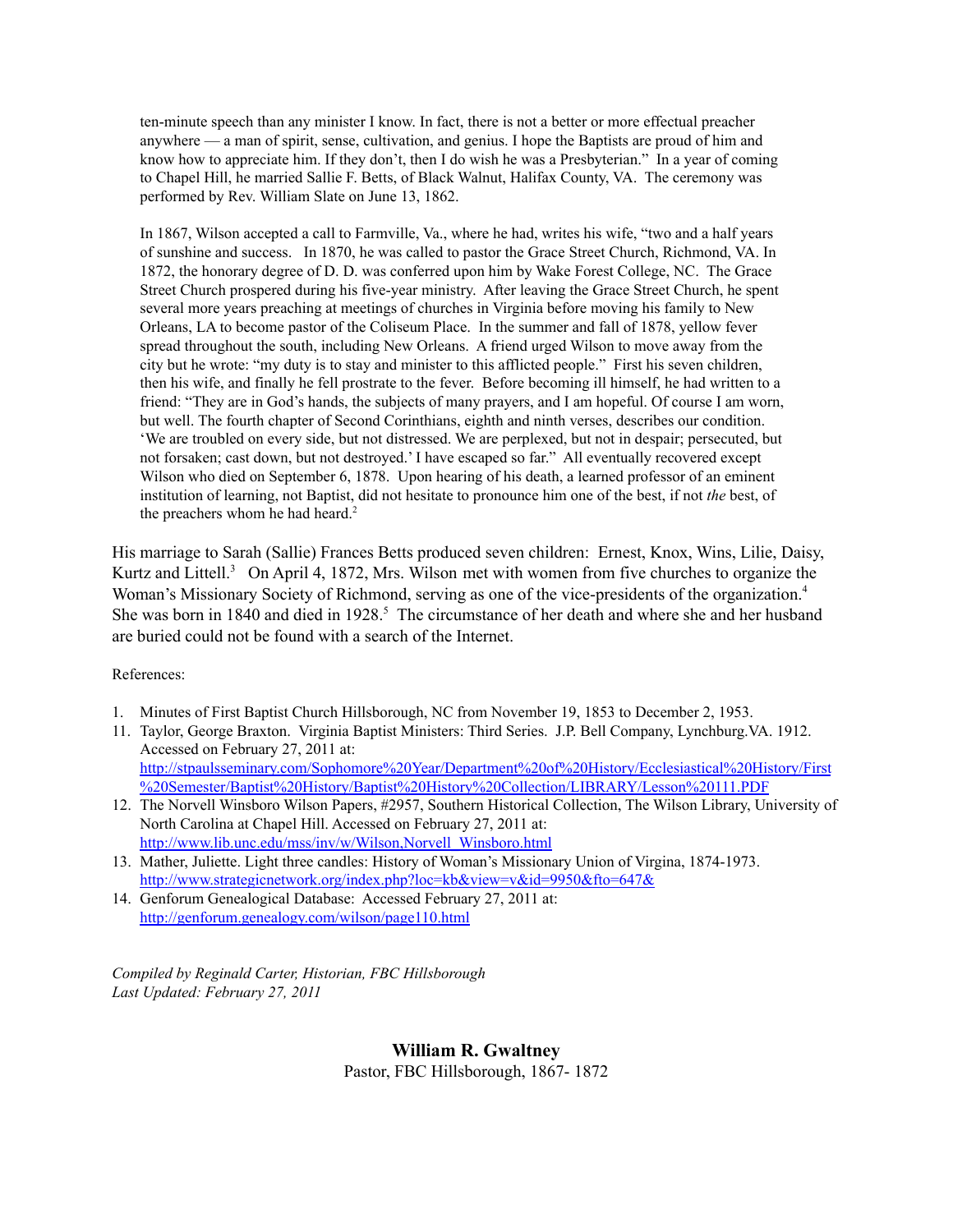Rev. W. R. Gwaltney presided at the November 13, 1867 church conference and was "earnestly requested to attend a pastor and deacons meeting" to be held at the Beulah Church. On March 25, 1868, he and his wife, "Sister A.E. Gwaltney" presented a letter of dismission from Cub Creek Church, Wilkes County, NC and were received as members of the church. Matters of church discipline were addressed frequently during this time with committees established to investigate "evil reports" against various members. The building committee continued to oversee completion of the building began in 1860. The church bell purchased to replace the one given to the Confederacy was sold for \$35 and the money was applied to purchase of a new one. Attempts to raise funds to purchase an organ failed. On November 3, 1870, "Brother Gwaltney tendered his resignation as pastor," but on motion the resignation was rejected. On January 8, 1871 the church voted to call him pastor for the coming year, 1871, and to reject a proposal from Chapel Hill to share him as minister. The latter would have him move to Chapel Hill. Funds were raised for "making door to balcony." Gwaltney moderated his last church meeting on January 4, 1872.<sup>1</sup>

The following biography is excerpted from several sources:

William Robert Gwaltney was born near Taylorsville in Alexandria County, NC on September 9, 1835. He was the third child of Howell Gwaltney and Elsie Hendren. In all there were eleven siblings. He was licensed to preach by Pilgrim Church in 1860. He entered Wake Forest College in 1860 but left college in 1862 at the beginning of the Civil War. In 1863, he was ordained a Baptist minister by the church in Taylorsville and joined the Confederate Army. There he served as colporteur and chaplain with the 1st North Carolina Infantry Regiment in Virginia, rendering "valuable service in this important position" until General Lee surrendered at Appomattox. He reentered Wake Forest as soon as it reopened and graduated with a BA in 1868.

Gwaltney married Amelia Ellen Staley in Wilkesboro, NC on January 30, 1866. They had nine children. For the next forty years, he ministered and built churches throughout North Carolina. He served full time at churches in Taylorsville, Hillsboro, Chapel Hill, Mocksville, Winston-Salem, Raleigh, Greensboro, Wake Forest and Hickory. At Hillsboro, Mocksville, Winston-Salem, Raleigh, and Greensboro, he led in erecting new houses of worship or greatly improving the old ones. Wake Forest conferred on him the honorary degree of Doctor of Divinity in 1895. His last pastorate was at Hickory. He died there on December 15, 1907.

One of his biographers describe him as a Christian gentleman of exalted character, an able preacher of the gospel, a good pastor, wise in counsel, and a leader in the various departments of denominational work. He was a Trustee of Wake Forest College, Meredith College, Thomasville Baptist Orphanage, and was a member of the various boards of the NC Baptist State Convention.<sup>2,3,4</sup>

Gwaltney served as pastor of the Wake Forest Baptist Church from July, 1890 to June 1898. Charles Elisha Taylor was president of the College at this time. Gwaltney made it clear in his first sermon at Wake Forest that he was not there "to preach literature or science or politics or philosophy, but to preach Jesus Christ as Savior and teacher and comforter." He was true to this purpose during his eight years ministry at the church. Students appreciated his warm and sincere interest in their spiritual welfare as he often visited them in their rooms. 5

Gwaltney was seventy-two when he died in 1907. His wife, Amelia Ellen Staley, continued to live in Hickory, NC after his death. She died there on December 19, 1932. She was born on September 8, 1846 making her eighty-six years old at the time of her death. Both she and her husband are buried in the Oakwood Cemetery in Hickory.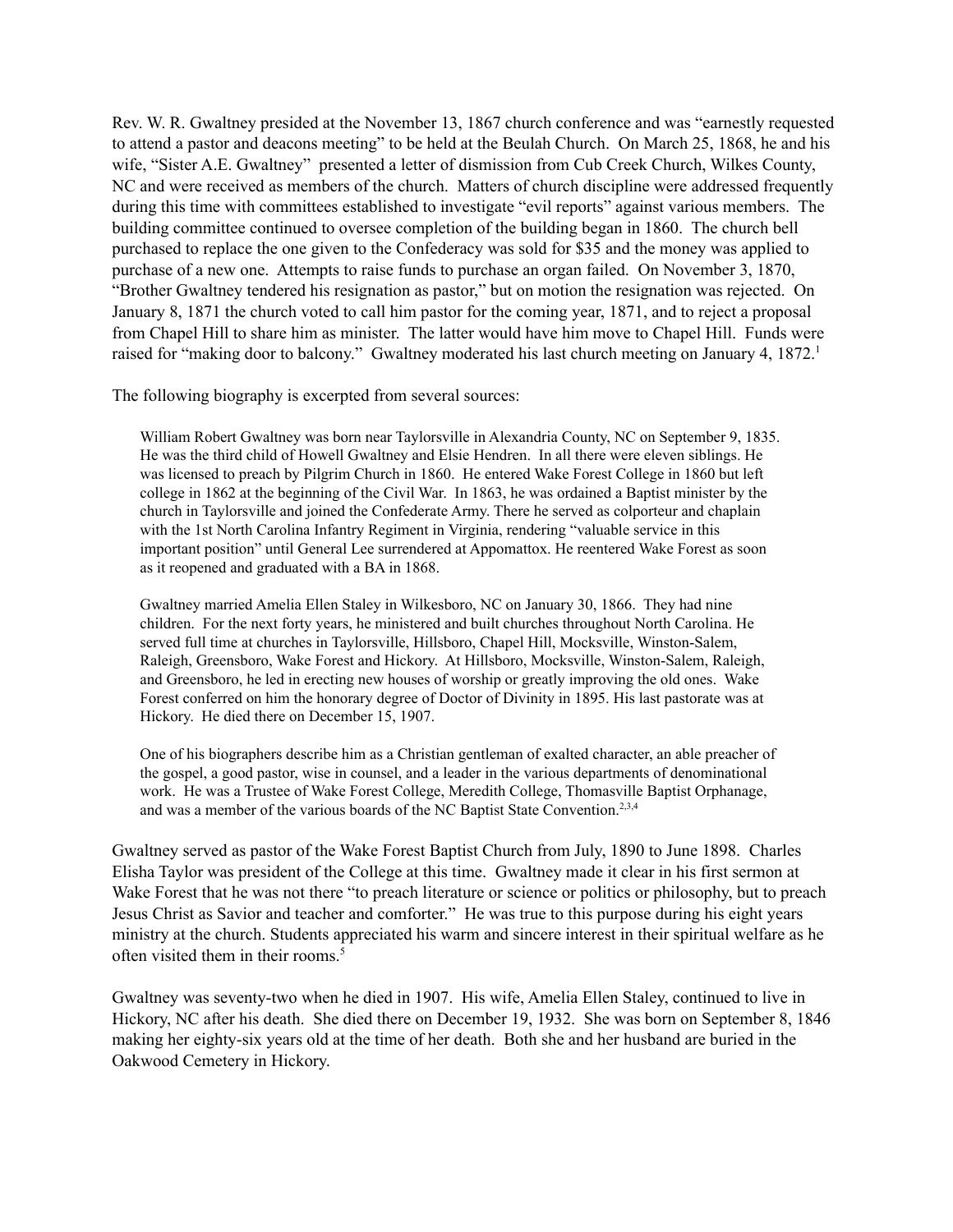#### **References:**

- 1. Minutes of First Baptist Church Hillsborough, NC from November 19, 1853 to December 2, 1953.
- 15. Taylor, Thomas, J. D.D., *A History of the Tar River Baptist Association, 1830-1921*. Prepared and Published by order of the Association, 1923 (?). Accessed on March 3, 2011 at: <http://digital.lib.ecu.edu/historyfiction/fullview.aspx?id=tah>
- 16. The W. R. Gwaltney Papers #1636, Southern Historical Collection, Wilson Library, University of North Carolina at Chapel Hill. Accessed on March 3, 2011 at: <http://www.lib.unc.edu/mss/inv/g/Gwaltney,W.R.html>
- 17. Rootsweb Ancestry Genealogical Database for Martin-Gwaltney Families: Accessed on March 3, 2011 at: <http://freepages.genealogy.rootsweb.ancestry.com/~bmartin/Gwaltney.html>
- 18. Paschal, George W. *History of Wake Forest College*. Volume 2, 1865 1905. Wake Forest College, Wake Forest, NC. 1943. Edward & Broughton Company, Raleigh, NC. Accessed on March 3, 2011 at: [http://zsr.wfu.edu/collections/digital/HST\\_WFU/wf\\_history\\_v2.pdf](http://zsr.wfu.edu/collections/digital/HST_WFU/wf_history_v2.pdf)
- 19. J. Martin Family Genealogical Database. Accessed on March 3, 2011 at: [http://www.jmartinfamily.com/jon/gedreporter/ind3061.html#@I13309@](http://www.jmartinfamily.com/jon/gedreporter/ind3061.html%23@I13309@)

*Compiled by Reginald Carter, Historian, FBC Hillsborough Last Updated: March 3, 2011*

#### **F H Jones**

Pastor FBC Hillsborough, 1872 - 1873

The church met on April 27, 1872 to discuss procuring the services of "Bro. F.H. Jones" who had agreed to "supply the pulpit ... the 2nd Sabbath night in each month." A subscription was taken and only \$29 was subscribed "being only a few members present." Nonetheless, the church agreed to call Jones for an indefinite period. Interestingly, on October 18, 1872 the church voted to invite and pay the way for Rev. C.A. Woodson of Virginia to visit Hillsboro to explore "securing his services as pastor." Apparently, this visit did not occur and F.H. Jones remained as pastor. In July 1873, the church learned that "Brother John M. Blackwood & wife had taken their child to the Episcopal Church and had it sprinkled according to the usage of that church." Hearings were held and a presbytery, chaired by G.W. Purefor of Chapel Hill, was called to render judgment which is in the church minutes. The Blackwood's considered the act a dedication service and not a baptism. Mrs. Blackwood's letter of explanation and apology is in the church minutes. <sup>1</sup> Nothing is mentioned about Jones after this October event.

A search of the Internet provides little biographical information for F.H. Jones. He was pastor of First Baptist Church, Greensboro from 1867 to 1870.<sup>2</sup> At the meeting of the North Carolina Baptist State Convention in 1877, he was appointed to a committee to investigate, "If the office of an Evangelist scripturally exists? and there is a demand for such work in our State?"<sup>3</sup> At the time, he was pastor of the Baptist church in Yanceyville, NC and according to a wedding announcement, was still there in 1885.<sup>4</sup> Two additional churches list him as a former pastor. They are the Calvary Baptist Church, Reidsville, NC (1901) and the Boonville Baptist Church, Boonville, NC (1900-1903). 5,6

While attending North Carolina State University, Raleigh, NC, Azariah Graves Thompson writes a letter home on December 10, 1905 saying, "I have just come in from church. I took supper at Mr. Lowery's on 220 Martin St., with cousin Tom. He was awfully nice to me, introduced me to lots of folks. I met Old Bro. F. H. Jones. I reckon that is his name. He told me to give you his love. Then I met Maj. W. A. Graham, and lots of folks that used to know you or Papa or Grand Papa or some of our folks."<sup>7</sup> Jones may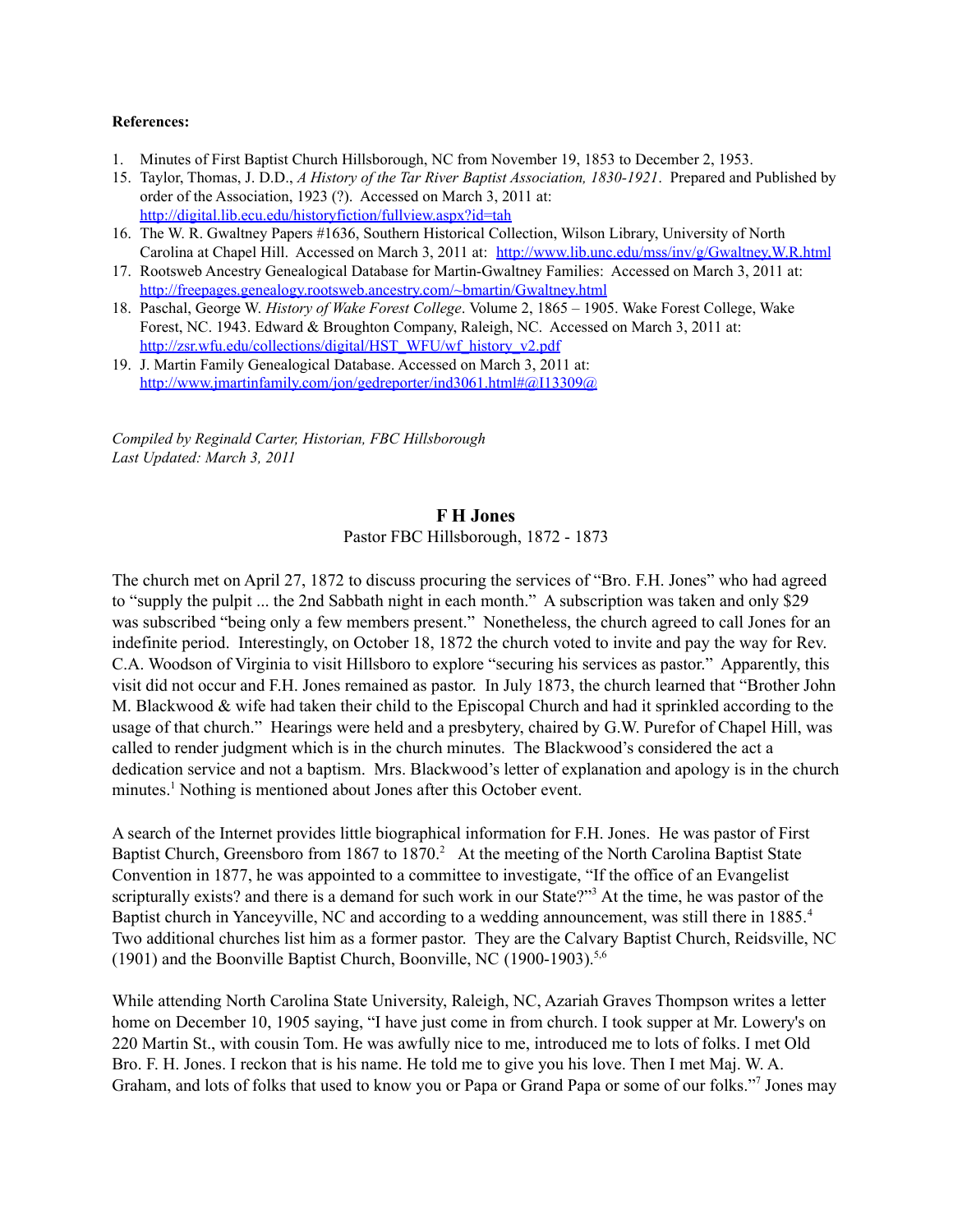or may not have been all that "Old" – since the author was a young man and anyone over 50 would be considered old by his standards.

#### **References:**

- 1. Minutes of First Baptist Church Hillsborough, NC from November 19, 1853 to December 2, 1953.
- 2. Albright, James W. *Greensboro, 1808-1904: facts, figures, traditions, and reminiscences*. Publisher: Greensboro, N.C.: Jos. J. Stone & Company (1904). Accessed on March 11, 2011 at: <http://www.archive.org/details/greensboro18081900albr>
- 3. Proceedings of the annual meeting of the Baptist State Convention, 1877. Baptist State Convention of North Carolina (Creator). Accessed on March 11, 2011 at: <http://www.archive.org/details/proceedingsofann1894bapt>
- 4. Rootsweb Genealogical Database: Caswell County Family Tree. Accessed March 11, 2011 at: <http://wc.rootsweb.ancestry.com/cgi-bin/igm.cgi?op=GET&db=caswellcounty&id=I05599>
- 5. About Our Church: Calvary Baptist Church, Reidsville, NC. Accessed on March 11, 2011 at: <http://www.cbcrnc.com/about.html>
- 6. Pastors: Boonville Baptist Church, Boonville, NC. Accessed on March 11, 2011 at: <http://www.boonvillebaptistchurch.org/pastors.php>
- 7. Letters written by Azariah Graves Thompson from NCSU. Accessed on March 11, 2011 at: [http://repository.lib.ncsu.edu/collections/bitstream/1840.6/568/1/0001\\_NoteMostofthefollowingletterswerewritt](http://repository.lib.ncsu.edu/collections/bitstream/1840.6/568/1/0001_NoteMostofthefollowingletterswerewritten.pdf) [en.pdf](http://repository.lib.ncsu.edu/collections/bitstream/1840.6/568/1/0001_NoteMostofthefollowingletterswerewritten.pdf)

*Compiled by Reginald Carter, Historian, FBC Hillsborough Last Updated: March 11, 2011*

### **Dr. William Bernard Harrell**

Pastor FBC Hillsborough, 1875 – 1877

On January 18, 1875 the church met and put forth "Bro. W. B. Harrell … for pastor for the present year." He was unanimously elected to preach "for us two Sabbaths in each month, viz, the second and fourth Sabbaths." As moderator, he conducted a church meeting in May 1875 when a committee, appointed to determine why Sister Agnes Turner was habitually absent from church meetings, reported that she was "antimissionary in her feelings and asked that her name be stricken from the roll of membership." On December 11, 1875, the church unanimously voted to have Harrell continue as pastor "upon the same terms as the year closed." On March 11, 1876, Harrell and his wife moved their membership from Rose of Sharon Church, Durham to Hillsborough. On November 10, 1876 the church voted once again to retain Harrell as pastor. On Sunday, February 25, 1877, the church gathered at 2 pm at the river bank to witness Harrell baptize his daughter Annie. On December 21, 1877, Harrell asked for a letter of dismission for himself, wife and daughter.

The following is extracted from several brief biographies:

William Bernard Harrell was born December 17, 1823, in Suffolk, VA. He was the third child of James and Martha McGuire Harrell. After graduating from Randolph-Macon College in 1844, he moved to Winton, Hertford County, NC to help his father with the family store. He had no intention of leaving the store, when his older brother, James Albert, wrote and invited him in 1846 to come to Perquimans County, NC to begin a career in medicine. After studying and apprenticing with his physician brother, Harrell attended the University of Maryland receiving his MD degree in 1849. On the advice of his brother, he set up practice in Center Hill, Chowan County, NC. It was here that he met, courted and on March 13, 1851married Ann Judson Battle, daughter of Amos Johnston Battle, a former pastor of the First Baptist Church at Raleigh and one of the founders of Wake Forest College.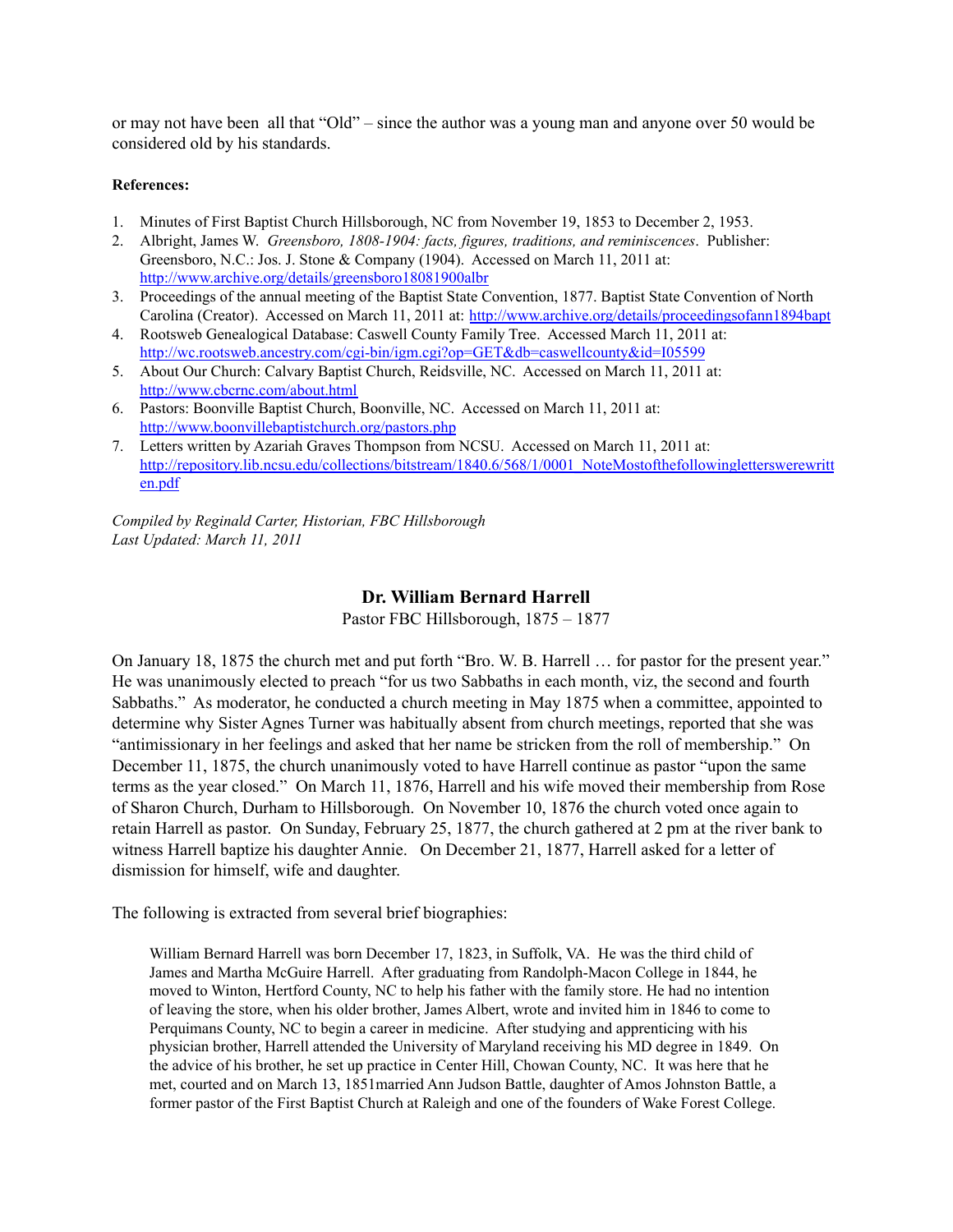On the same day Harrell was baptized and became a Baptist; perhaps out of respect for his new father-in-law. Ann Judson Battle was born on March 08, 1834 in Nashville, TN, educated at the Chowan Baptist Female College, Murfreesboro, NC and a portrait painter and musician. Their marriage produced eleven children.<sup>2,3</sup>

Harrell served as a Confederate surgeon during the Civil War. At a railroad station in Wilson, NC, in 1861, he heard a soldier praise the State on his way north to the battlefields. Harrell wrote and his wife put to music a song, *Ho, for Carolina,* that came close to becoming the official state song, sung often by North Carolinians during the War. <sup>4</sup> The song begins:

*Ho! For Carolina! That's the land for me; In her happy borders road the brave and free; And her bright-eyed daughters, none can fairer be; Ho! It is a land of love and sweet liberty!* He spent most of his tour of duty at a Confederate hospital in VA.

The War changed the direction of his life. Soon after returning home, he became active in home missions. His activities as a layman resulted in a revival at Snow Hill, N. C, out of which grew a Baptist church which desired him as pastor. Before he knew it, he was in the active work of the ministry.<sup>3</sup> According to the Branson's North Carolina Business Directory for 1866-1867 which included the names of churches and their pastors; Harrell was living in Big Lick, NC and had pastorates at three churches in Stanly County: Harmond's Grove, Mount Olive and Peasant Grove Baptist Churches.<sup>5</sup> While preaching at Hillsboro, Harrell was employed by the Mount Zion Association as a part-time missionary to establish churches in Alamance County. In 1877, he was "laboring at Graham, Company Shops, Haw River Depot, and Swepson's Factory - missionary stations, two Sabbaths per month. He scarcely received enough money to pay his railroad fare to and from them." 6

After an active ministry of forty years or more, he died in Dunn, N. C, November 25, 1906, three days after the death of his wife on November 22, 1906. They had been married fifty-five years. She was 72 and he was 83 years old at the time of their deaths. They are buried side-by-side in the Greenwood Cemetery in Dunn, NC. His tombstone reads: "Blessed are the dead which die in the Lord" taken from Revelation 14:13. A biographer noted that "Both of them were gifted musicians. In a number of cases the husband would compose the hymn or song and the wife the melody, and then they would sing it together.  $2,3,7$ 

- 1. Minutes of First Baptist Church Hillsborough, NC from November 19, 1853 to December 2, 1953.
- 20. JOHN BATTLE "Immigrant In 1654" of Pasquotank & Descendants. Accessed on March 11, 2011 at: <http://www.oursoutherncousins.com/BATTLE.pdf>
- 21. Brooks, Eugene, Clyde (editor). *North Carolina Poems*. published 1912 by North Carolina education in Raleigh, N.C. Accessed on March 11, 2011 at: [http://openlibrary.org/books/OL6548430M/North\\_Carolina\\_poems](http://openlibrary.org/books/OL6548430M/North_Carolina_poems)
- 22. Archives of Benton News. Accessed on March 11, 2011 at: <http://www.bentonnews.net/Archive/may/May05.htm>
- 23. Rootsweb Genealogical Database: Stanly County, NC Churches and Pastors. Accessed on March 11, 2011 at: <http://www.rootsweb.ancestry.com/~ncstanly/1890ChurchesAndPastors.htm>
- 24. Proceedings of the annual meeting of the Baptist State Convention, 1877. Baptist State Convention of North Carolina (Creator). Accessed on March 11, 2011at: [http://www.archive.org/stream/proceedingsofann1877bapt/proceedingsofann1877bapt\\_djvu.txt](http://www.archive.org/stream/proceedingsofann1877bapt/proceedingsofann1877bapt_djvu.txt)
- 25. Family Tree Maker: Descendants of John Battle. Accessed on March 12, 2011 at: <http://familytreemaker.genealogy.com/users/b/a/t/Robert-A-Battle/GENE13-0013.html>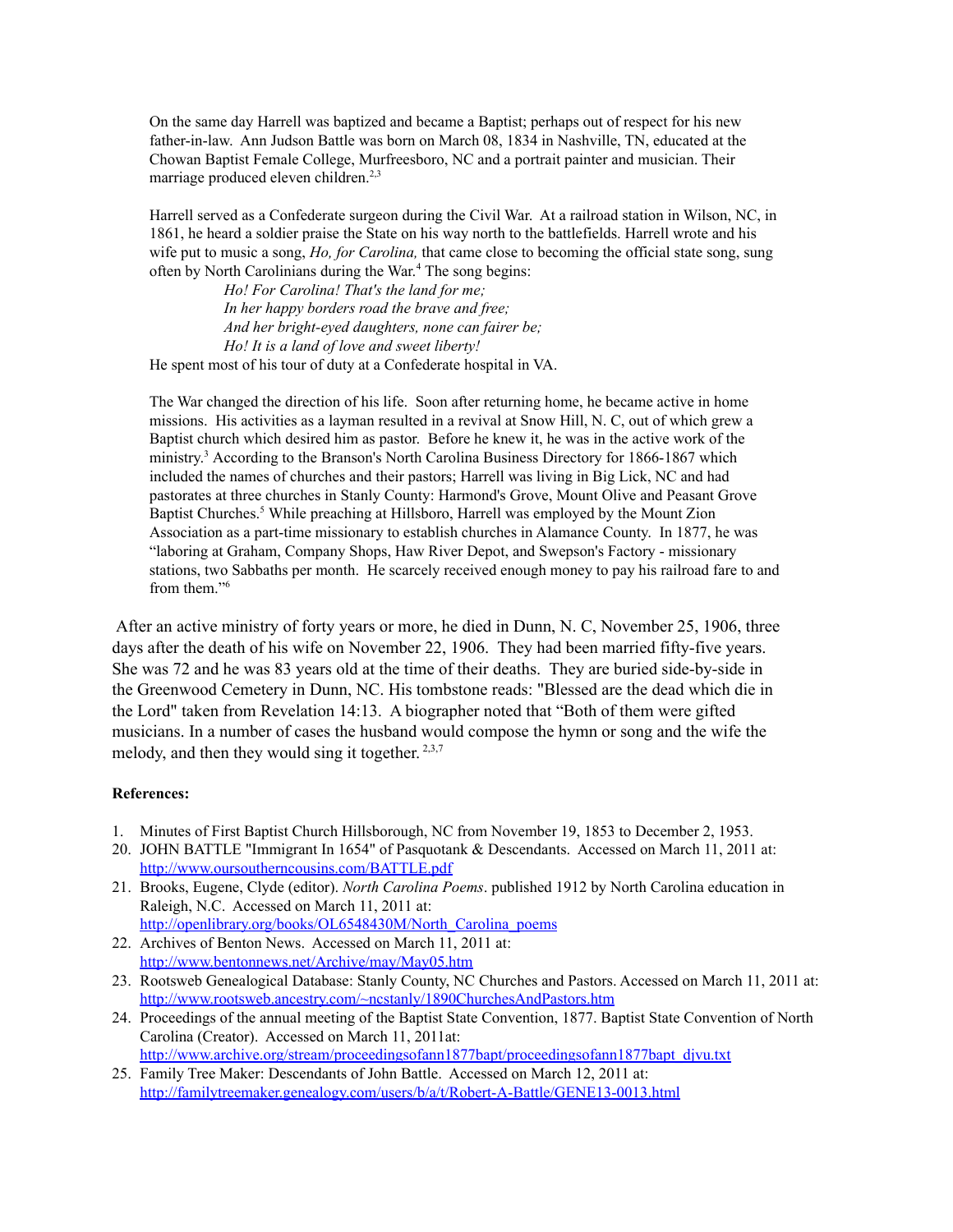*Compiled by Reginald Carter, Historian, FBC Hillsborough Last Updated: March 12, 2011*

## **William Lineberry Wright**

Pastor FBC Hillsborough, 1880 - 1885

On May 1, 1879 the church extended a call "to Bro. Wright of Wake Forest to take charge of this church as its pastor and the clerk to correspond with Bro. Wright on this subject." Although Wright moderated a church conference on August 24, 1879, it was not until February 1880 that a "call for the pastoral services of Rev. W L Wright was adopted and the church clerk ordered to write him immediately and place the letter in the hands of Bro. C. Durham to be forwarded by him in connection with a similar letter call from the Graham Church." It was also noted that Wright "entered upon his labors as pastor of the church the 4th Sabbath in May 1880." He presented a letter from Wake Forest Church and was received into membership on June 27, 1880. A committee was established on November 23, 1882 "to raise funds to build a parsonage" and on February 19, 1885 the minutes indicate that lumber was resold and the funds were given to Wright for work done on the parsonage. In addition to the parsonage, the windows were repaired, hymnals were purchased and work on the (outdoors) Baptistery was completed. Wright offered his resignation as pastor on September 24, 1885 to "take effect after services on the 2nd Sunday in October. After remarks by the brethren expressing regrets to part with him, his resignation was accepted." 1

William Lineberry Wright was born Aug. 31, 1849. He graduated from Wake Forest College with a BA degree in 1879. <sup>2</sup> He also attended Louisville Theological Seminary. He married Fredonia (Freddie) Pleasant who was born on July 11, 1856 in Roxboro, Person County, NC.<sup>3</sup> The date of their marriage could not be found on the Internet. While pastor of the Hillsboro church, Wright was also pastor of Rose of Sharon in Durham and a home missionary to a newly organized church in Swepsonville. According to Proceedings of the NC Baptist State Convention, Wright was pastor of the Reidsville Baptist Church from 1885 to 1890. While there, he was instrumental in guiding Dr. Leonard G. Broughton, a physician, into the ministry. Broughton became a famous international preacher, spending two years in London prior to the First World War. 4

In 1890, Wright returned to the area to serve as pastor at Cane Creek, Mars Hill and Mt. Hermon Baptist Churches.<sup>5</sup> In 1895, he was listed as pastor of the Leigh Street Baptist Church in Richmond, VA.<sup>6</sup> In 1896, he was invited to conduct a revival at Wake Forest and was noted as "a preacher of much eloquence and power."<sup>2</sup>

Wright was only 41 years old when he died on September 28, 1900. He died in Troy, NC but his funeral was held in Reidsville, NC the next day. He was eulogized as "one of the best men to live in our midst… he endeared himself to all ... and was one of the most popular pastors the city has had."<sup>7</sup> His wife, Fredonia, died on Mar. 2, 1938 making her 82 years old at her death.<sup>3</sup> They are both buried in the Greenview Cemetery in Reidsville, NC.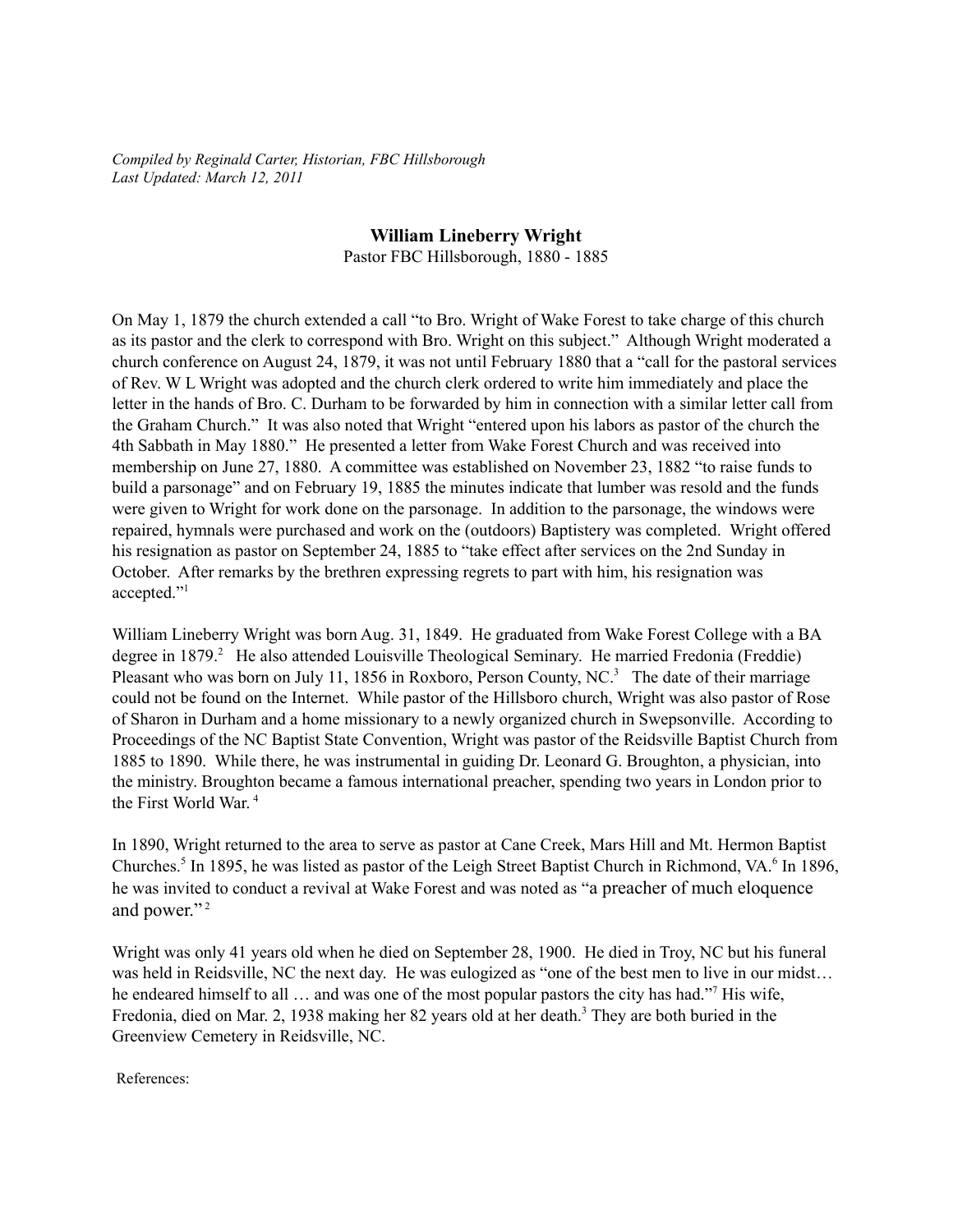- 1. Minutes of First Baptist Church Hillsborough, NC from November 19, 1853 to December 2, 1953.
- 0. Paschal, George W. *History of Wake Forest College*. Volume 2, 1865 1905. Wake Forest College, Wake Forest, NC. 1943. Edward & Broughton Company, Raleigh, NC. Accessed on March 3, 2011 at: [http://zsr.wfu.edu/collections/digital/HST\\_WFU/wf\\_history\\_v2.pdf](http://zsr.wfu.edu/collections/digital/HST_WFU/wf_history_v2.pdf)
- 18. Find a Grave Database: Fredonia Pleasant Wright. Accessed on March 27, 2011 at: [http://www.findagrave.com/cgi-bin/fg.cgi?page=gr&GSln=Wright&GSiman=1&GScid=47545&GRid=302657](http://www.findagrave.com/cgi-bin/fg.cgi?page=gr&GSln=Wright&GSiman=1&GScid=47545&GRid=30265728&) [28&](http://www.findagrave.com/cgi-bin/fg.cgi?page=gr&GSln=Wright&GSiman=1&GScid=47545&GRid=30265728&)
- 19. Balus Joseph Winzer Graham, editor, *Baptist Biography*, Volume 1, 1917. Atlanta, Index Printing Company, 1917. Accessed March 27, 2011 at: <http://books.google.com>
- 20. Levi Branson, editor. *Branson's North Carolina Business Directory.* Raleigh, NC, Levi Branson, Office Publisher, 1890. Accessed on March 27, 2011 at: [http://www.archive.org/stream/bransonsnorthcar1890bran/bransonsnorthcar1890bran\\_djvu.txt](http://www.archive.org/stream/bransonsnorthcar1890bran/bransonsnorthcar1890bran_djvu.txt)
- 21. *Proceedings of the annual meeting of the Baptist State Convention, 1895.* Baptist State Convention of North Carolina (Creator). Edwards, Broughton & Co. in Raleigh. Accessed on March 27, 2011 at: [http://www.archive.org/stream/proceedingsofann1895bapt#page/n3/mode/2up](http://www.archive.org/stream/proceedingsofann1895bapt%23page/n3/mode/2up)
- 22. Ashes to Ashes: Dust to Dust, Rev. W. L. Wright's remains now rest in beautiful Greenview Cemetery. From *Reidsville Review, September 28, 1900.*

*Compiled by Reginald Carter, Historian, FBC Hillsborough Last Updated: March 28, 2011*

## **Christopher Columbus Newton**

Pastor FBC Hillsborough, 1886 –

On December 19, 1886 the church met and "On motion Bro. C C Newton was called to serve the church as pastor and we pledge him \$180.00 for year for once a month preaching." A committee was appointed in February 1887 to have the parsonage painted and repaired. However, there is no further mention of Newton after his moderating the September 22, 1888 church conference.<sup>1</sup>

Christopher Columbus Newton was born March 13, 1844 and grew up in New Hanover County, NC. Newton was preparing to enter Wake Forest College when the Civil War started in 1861. He joined the 61st North Carolina Infantry Regiment, Company A, organized at Wilmington, NC in August 1862. He rose to the rank of corporal and served four years until wounded in the left arm.<sup>2,3</sup> After the War, he married Cornelia Herring and together they had three children; Alberta Madara Rosa, Herbert Deberier and William Cary Newton. 4

He attended Wake Forest College; his last year there being 1870.<sup>5</sup> He spent seven years, 1877 to 1884, as pastor of the Wells Chapel Baptist Church, Wallace, NC. <sup>6</sup> Then he attended the University of North Carolina at Chapel Hill from 1884 to 1886. 7 In addition to being a student, Newton also served as assistant librarian at the University. During 1885, he helped the librarian, George T. Winston, reorganize and rearrange the library. He was called to the Hillsboro Baptist Church in 1886. In 1887, Newton, his wife, daughter and son (Herbert) were listed as residing on Cleveland Street in Durham, NC. At the time, he was serving as a home missionary for the Mount Zion Association and pastor of the West End Baptist Church which was undergoing construction on Chapel Hill Street. 9

Newton continued his home missionary work in east and west Durham, NC until he was called to the foreign mission field in 1889. He, his wife and daughter, Alberta, left for Lagos, Nigeria, Africa in June 1889, arriving there in July.<sup>10</sup> Not long after arriving, Newton spent time trying to reconcile differences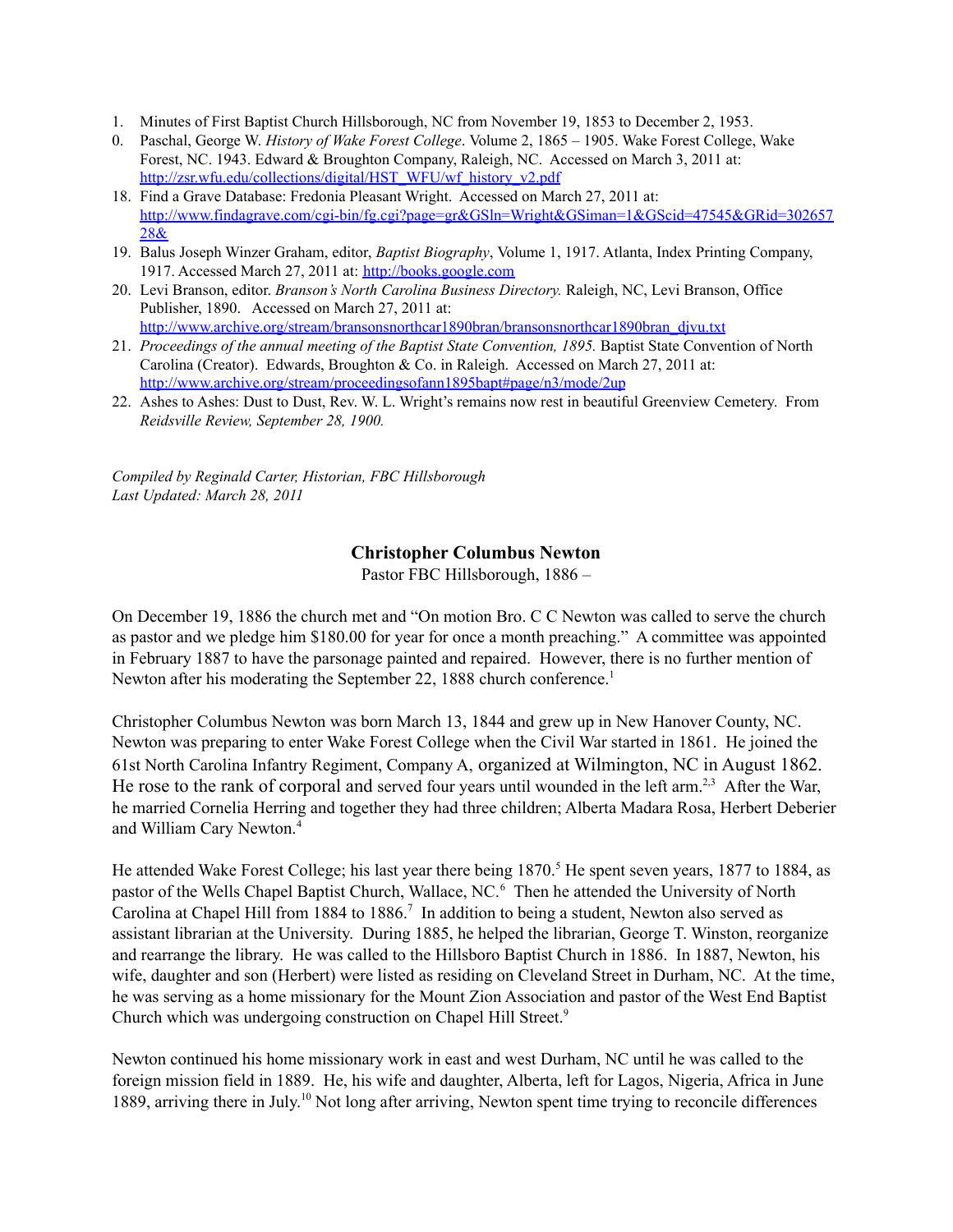between the Ebenezer Baptist Church and the First Baptist Church in Lagos. The Ebenezer congregation had followed their native pastor, Moses Ladejo Stone, to form a new church when Stone and Rev. W. J. David, the American Foreign Missionary, had a difference of opinion over salary and furtherance of education. Through Newton's efforts, and after the departure of David, Stone rejoined the First Baptist Church, but it was years later that reunification was achieved.<sup>11</sup> While in Africa, Newton and his family took several months off to visit Liverpool, England in 1892 and returned to the States for a brief furlough in 1893; returning to Africa in December. Mrs. Newton became seriously ill with fever and died on July 9, 1894 and was buried in the Lagos cemetery. Newton became ill with the same fever and doctors decided to transfer him to a cooler climate. However, he died aboard ship and was buried 300 miles at sea on July 26, 1894.<sup>12</sup>

Their daughter remained on the mission field briefly and then returned home to be married. Newton's son, Cary Newton, became a missionary to China.<sup>6</sup>

#### **References:**

- 1. Minutes of First Baptist Church Hillsborough, NC from November 19, 1853 to December 2, 1953.
- 26. Newton, Richard M Sr. *Miracles on the Nars'*. Published by Tate Publishing & Enterprise, LLC, Mustang, OK, 2010.
- 27. National Park Service: Civil War Soldiers and Sailors System: Accessed on March 28, 2011 at: <http://www.itd.nps.gov/cwss/soldiers.cfm>
- 28. Family Tree Marker Genealogical Database: Karen-Roberts. Accessed on March 28, 2011 at: <http://familytreemaker.genealogy.com/users/r/o/b/Karen-Roberts/GENE14-0002.html>
- 29. The Howler (Yearbook), 1933. Published by the Student Body, Wake Forest College, Wake Forest, NC. Accessed on March 28, 2011 at: [http://www.archive.org/stream/howler1933wake/howler1933wake\\_djvu.txt](http://www.archive.org/stream/howler1933wake/howler1933wake_djvu.txt)
- 30. Wells Chapel Baptist Church, Wallace, NC. Accessed on March 28, 2011 at: <http://www.wellschapel.com/Pastors.htm>
- 31. *North Carolina University Magazine* by University of North Carolina (1793-1962) No. 1 Oct 1894 Vol 25 (old series) Vol 14 (new series). Accessed on March 28, 2011 at: [http://books.google.com/books?id=rwM8AAAAYAAJ&pg=PA2&lpg=PA62&ots=FUbhe8YkGD&dq=%22chri](http://books.google.com/books?id=rwM8AAAAYAAJ&pg=PA2&lpg=PA62&ots=FUbhe8YkGD&dq=%2522christopher+columbus+newton%2522&output=text) [stopher+columbus+newton%22&output=text](http://books.google.com/books?id=rwM8AAAAYAAJ&pg=PA2&lpg=PA62&ots=FUbhe8YkGD&dq=%2522christopher+columbus+newton%2522&output=text)
- 32. Burk, William R. The University of North Carolina at Chapel Hill Library and the Sciences, 1795-1902. North Carolina Libraries (Online), 2009. Accessed on March 28, 2011 at: <http://www.ncl.ecu.edu/index.php/NCL/article/viewFile/270/309>
- 33. Branson, Levi. Directory of Business and Citizens, Durham, NC, 1887. Compiled by Levi Branson, Publisher, Raleigh, NC. Accessed on March 28, 2011 at: [http://www.archive.org/stream/directoryofbusin1887bran/directoryofbusin1887bran\\_djvu.txt](http://www.archive.org/stream/directoryofbusin1887bran/directoryofbusin1887bran_djvu.txt)
- 34. *Proceedings of the annual meeting of the Baptist State Convention, 1889.* Baptist State Convention of North Carolina (Creator). Edwards, Broughton & Co. in Raleigh. Accessed on March 28, 2011 at: <http://www.archive.org/details/proceedingsofann1895bapt>
- 35. Dictionary of African Christian Biography. Stone, Moses Ladejo c. 1850 to 1913 Baptist Nigeria. Accessed on March 28, 2011 at: [http://www.dacb.org/stories/nigeria/stone\\_moses.html](http://www.dacb.org/stories/nigeria/stone_moses.html)
- 36. *Proceedings of the annual meeting of the Baptist State Convention, 1894.* Baptist State Convention of North Carolina (Creator). Edwards, Broughton & Co. in Raleigh. Accessed on March 28, 2011 at: <http://www.archive.org/details/proceedingsofann1894bapt>

*Compiled by Reginald Carter, Historian, FBC Hillsborough Last Updated: March 28, 2011*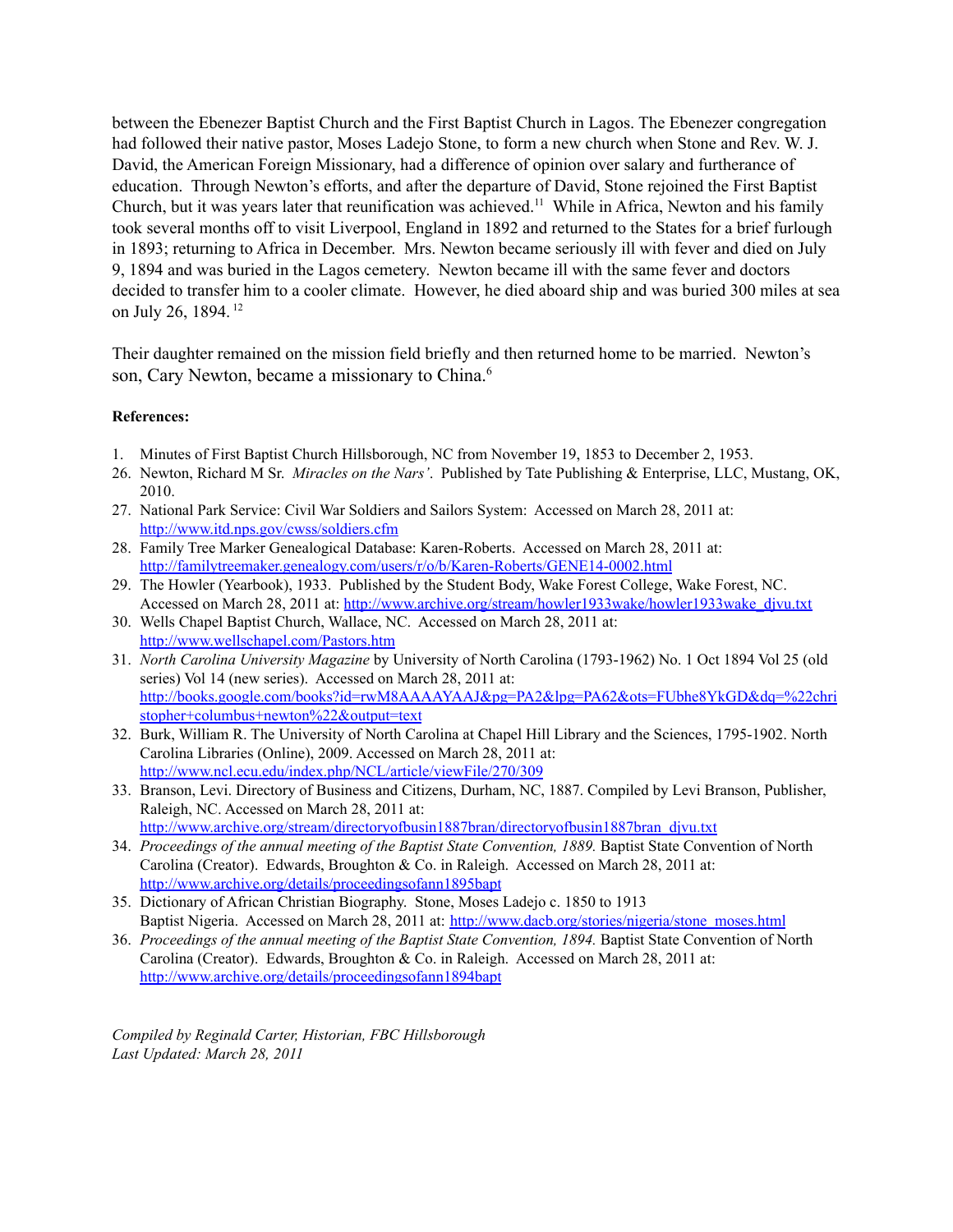### **George W. Harmon**

Pastor FBC Hillsborough, 1889 - 1890

Although the church minutes do not record his calling, the conference held on January 22, 1889 was "called to order by Pastor G. W. Harmon." During the time that he served as pastor, the minutes indicate a number of repairs to the parsonage, baptistery and pulpit were done. Bro. Jones was appointed to sell the fence surrounding the property and there is an interesting motion made on April 25, 1889 "to sell grass on church yard." On December 26, 1889, the church voted to "have Bro. Harmon preach for us during next year, once per month, the call was made and Bro. Harmon accepted." Harmon presented his resignation as pastor on August 1, 1890 and it was accepted. For some reason, the church did not formally call another pastor for six years; until 1896. 1

The following profile is compiled from a brief biography written in 1923 and cemetery and genealogical records: 2,3,4

George W. Harmon was born in Surry County, NC on March 29, 1817. He was educated at Wake Forest College and the Southern Baptist Theological Seminary, when the latter institution was at Greenville, South Carolina. He married Margaret Angelina Logan who was born on June 1, 1851. She was the daughter of Judge George Washington Logan (1815 –1889), a prominent North Carolina politician from Rutherford County who served in the Confederate States Congress and the North Carolina Legislature and later as a State court judge.<sup>5</sup> Margaret Angelina was 29 and Harmon 63 years old when they married in 1880. They had three children, all girls: Nannie Logan, Lula Wilson and Georgia Garnett Harmon.

One of his first pastorates was the church at Wadesboro, Anson County, NC. The church had become almost extinct, but, under his leadership it took on new life and began a course of progress. Harmon stated in 1875 that he was grateful for what had been accomplished in Wadesboro. Membership had increased from 19 to 50 and he felt encouraged and was "willing to hold on another 3 year." <sup>6</sup> While in Wadesboro he edited a religious newspaper, which had a large circulation. Rev. B. G. Covington was associated with him as editor and publisher. In 1876, he was still "laboring' as a home missionary in Wadesboro and Polkton, two thriving towns on the Carolina Central Railroad route. The Wadesboro membership had grown to 90 and they no longer needed support from the State Mission Board.<sup>7</sup>

His next pastorate was in Cheraw, Chesterfield County, SC, where he did a constructive work, and left the church in a prosperous condition. He is listed as an ordained minister residing in Cheraw in 1884.

After returning to North Carolina he held several pastorates including the Baptist churches in Hillsboro (1889-1890), Monroe (1891-1892) and Sandy Creek (missionary work 1894). His last work was in the Tar River Association, where he was pastor of Weldon, Gardners and Sharon churches. This pastorate commenced the first of January, 1894, and closed with his death, which occurred on January 20, 1895. He lived in Weldon, where his wife died on April 27, 1894, and not long after he, himself, passed away at age 78. They were buried in the Rutherfordton City Cemetery, Rutherford County, NC where his wife's family lived.

Harmon's eulogist noted that "he was an earnest, godly man, a strong preacher and a loyal Baptist. He was a cultured Christian gentleman, and a preacher of decided ability. He had occupied various important places in this State and in South Carolina." 2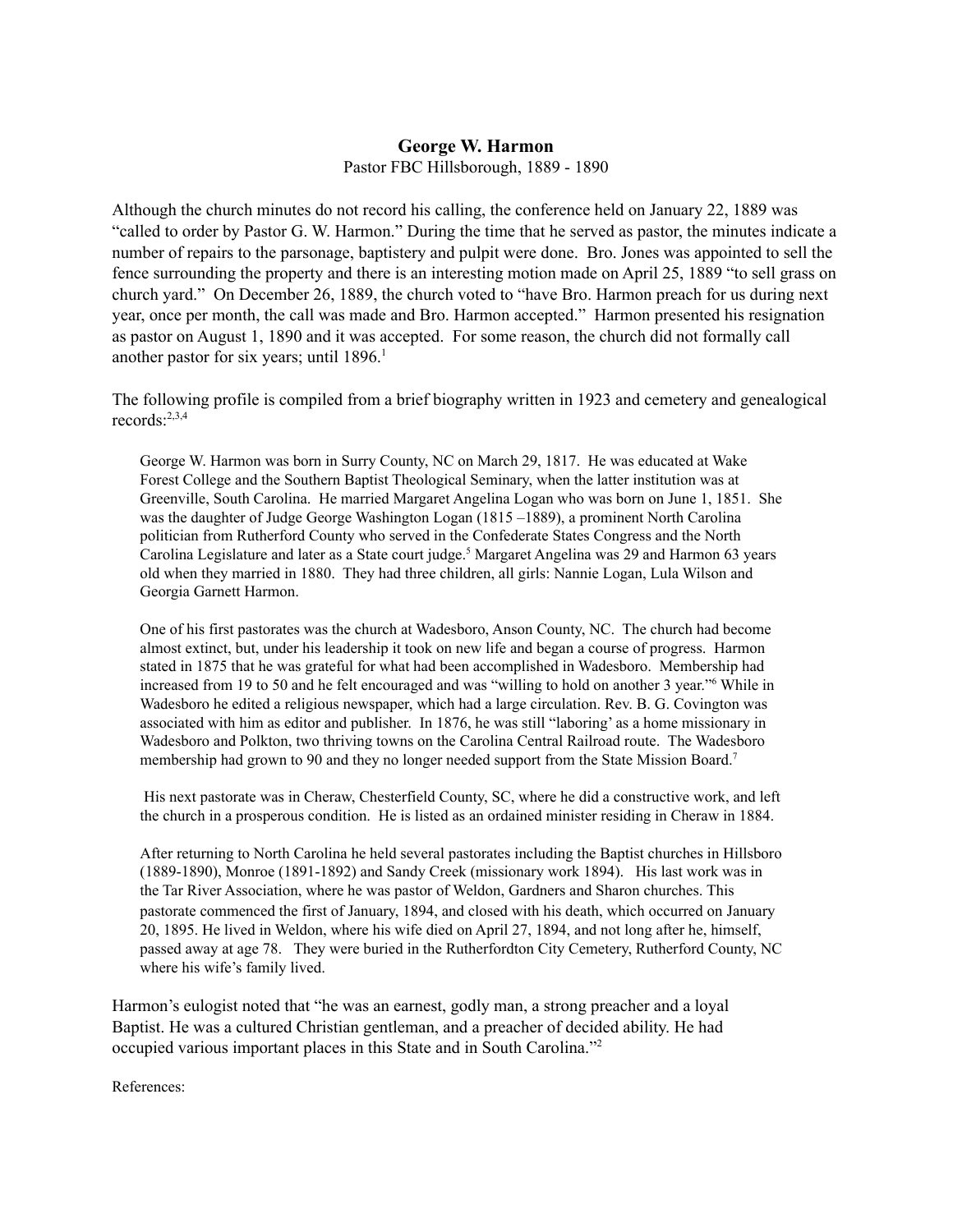- 1. Minutes of First Baptist Church Hillsborough, NC from November 19, 1853 to December 2, 1953.
- 1. Taylor, Thomas, J. D.D., *A History of the Tar River Baptist Association, 1830-1921*. Prepared and Published by order of the Association, 1923 (?). Accessed on March 3, 2011 at: <http://digital.lib.ecu.edu/historyfiction/fullview.aspx?id=tah>
- 2. Davidson Family History and Ancestry. Accessed on March 29, 2011 at: [http://www.johnlisle.org/davidson/tng/getperson.php?personID=I2530&tree=davidson\\_main](http://www.johnlisle.org/davidson/tng/getperson.php?personID=I2530&tree=davidson_main)
- 2. Find a Grave Database: Rev George W Harmon: Accessed on March 29, 2011 at: <http://www.findagrave.com/cgi-bin/fg.cgi?page=gr&GRid=44166320>
- 3. From Wikipedia, the free encyclopedia. Accessed on March 29, 2011 at: [http://en.wikipedia.org/wiki/George\\_Washington\\_Logan](http://en.wikipedia.org/wiki/George_Washington_Logan)
- 4. *Proceedings of the annual meeting of the Baptist State Convention, 1875.* Baptist State Convention of North Carolina (Creator). Edwards, Broughton & Co. in Raleigh. Accessed on March 29, 2011 at: <http://www.archive.org/details/proceedingsofann1875bapt>
- 5. *Proceedings of the annual meeting of the Baptist State Convention, 1876.* Baptist State Convention of North Carolina (Creator). Edwards, Broughton & Co. in Raleigh. Accessed on March 29, 2011 at: [http://www.archive.org/stream/proceedingsofann1876bapt/proceedingsofann1876bapt\\_djvu.txt](http://www.archive.org/stream/proceedingsofann1876bapt/proceedingsofann1876bapt_djvu.txt)

*Compiled by Reginald Carter, Historian, FBC Hillsborough Last Updated: March 30, 2011*

# **Dr. Needham Bryan Cobb**

Pastor FBC Hillsborough, 1896 – 1899

On April 26, 1896, "Rev. N B Cobb was called to be pastor of this church and preached first time for us Thursday April 26, 1896." He remained in Hillsborough until May 1899.<sup>1</sup>

The following profile is extracted from several biographies.<sup>2,3</sup>

Needham Bryan Cobb was born in Jones County, North Carolina, February 1, 1836. His parents were William Donnell Cobb and Anne Spicer Collier. He came from an aristocratic family who provided him a solid preparatory education. He was eighteen years old when he received his BA degree from the University of North Carolina at Chapel Hill in 1854. He continued his studies there in law and received a Master's degree in 1856; the first advance degree of this type granted by the University. He taught a couple of years and then read law with Chief Justice Richmond Mumford Pearson (1805-1878) in Yadkin County. He was admitted to the bar, practiced first in Goldsboro and then moved to Greenville, Pitt County, NC to partner with General G.E.B. Singletary.



N B Cobb, 1872

He had a conversion experience at a Methodist meeting that led him to closely investigate the Bible and to seek the guidance of the Holy Spirit for his life. He eventually left the Episcopal Church to become a Baptist. He was baptized in Greenville by Rev. Henry Petty on October 30, 1859 and at 23 years of age was licensed to preach. Two months later he married Martha Louisa Cobb of Pitt County on December the 27th, 1859. She was also a Baptist and became an inspiration to him during their years together. She bore him twelve children. Their earthly bond was broken when she died on March 28, 1888. About two years later, on September 3, 1891, he married Ann DeLisle (Ellen) Fennell of Sampson County. She was a devoted wife and the mother of three more of his children for a total of fifteen in all.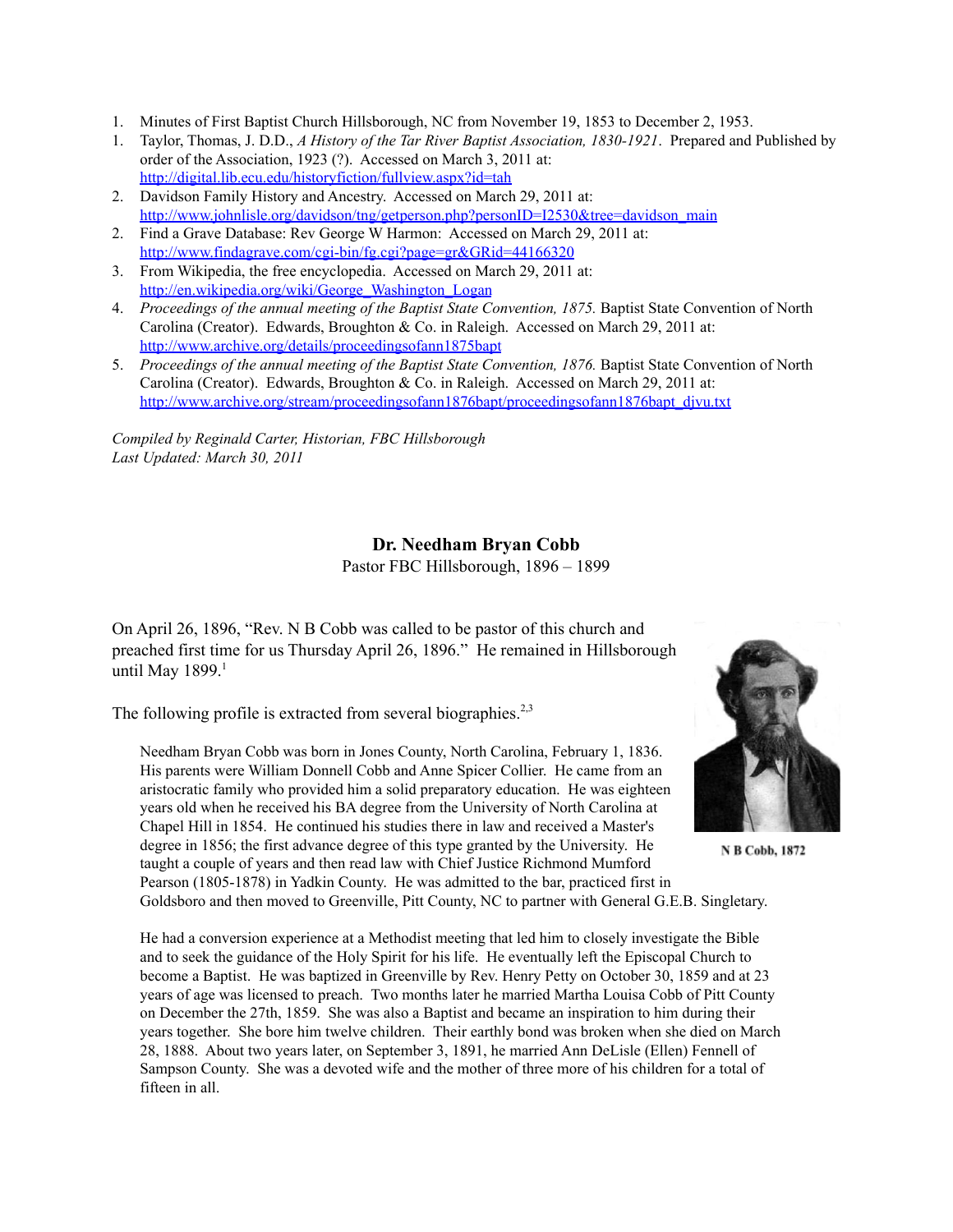As a missionary for the Pamlico Baptist Association, he traveled across eastern North Carolina preaching and starting churches. On May 6, 1860, he met with Baptist in Wilson, NC to organize a church which in turn ordained him that evening. At the outbreak of the Civil War, he became Chaplain of the 14th North Carolina Regiment that was organized in June 1861 at Garysburg, NC. Cobb served as Chaplain in Lee's Army and was in charge of colportage work among Carolina Troops. He was acting chaplain of the Second Regiment at Gettysburg and throughout the Pennsylvania Campaign. From 1863 he was also General Superintendent of army colportage. In this position, Cobb attended the Tar River Baptist Association meeting in August 1863, preached a sermon and drew such a picture of the needs of the soldiers that the people wept freely, and contributed liberally to the Army Colportage fund.

After the close of the war Cobb and Dr. Hufham edited the Daily Record of Raleigh for six months, and then he became Corresponding Secretary of the Sunday School Board. He served as president of the NC Baptist State Convention for three years (1879-1881) and as one of its recording secretaries for nine sessions. He was editor of the NC Baptist Almanac (1865-1893), became a life-time member of the NC Baptist Historical Society (1893), and was appointed as the State Convention's Statistician (1895-1896). As an editor, newspaper correspondent and historian, he rendered eminent service, but his best work was as preacher and pastor. For four years he was pastor and secretary of the Board of Missions of the North Carolina State Convention. He worked tirelessly in mission fields and in destitute regions of the State. Judson College, Marion, Alabama conferred on him the honorary degree of D. D. in 1889.

Over time, he served as pastor in Goldsboro, Elizabeth City, Second Church, Portsmouth, VA and upon returning to North Carolina he served as pastor in Shelby, Lincolnton, Lilesville, Rockingham, Fayetteville, Chapel Hill, Waynesville, Morganton, Hickory, Hillsboro, and later Gardners and Sharon in the Tar River Association. In addition to his pastoral work, he taught and was president of Wayne Institute and Normal College; professor of Latin and Greek in Goldsboro Female College, and was also principal of Lilesville High School.

Cobb died on May 31, 1905. Dr. Hufham said of him, "No minister in North Carolina has served better the Baptist churches and the people of this State in his day and generation than Needham Cobb, and no man was ever less of a self-seeker. Coming to our denomination from a home of culture, and with the best intellectual equipment that our State or the South afforded in that day, he was peculiarly fitted for the organization of the Baptist churches in our towns, just when the wealth and intelligence of the country was moving into the county seat, and the Lord sent us Needham Cobb for this purpose."

Cobb and his wife, Martha Louisa and three of their children are buried at the Cedar Creek Meeting House Cemetery in Lilesville, Anson County, NC. The inscription on his tombstone reads, "Devoted minister of the gospel, teacher of youth, warm and faithful friend, and to every duty of life, responsive and true." His wife's tombstone is inscribed, "Prov. XXXI: 10-31 describes her character." Verse ten begins, "A wife of noble character who can find? She is worth far more than rubies."

- 1. Minutes of First Baptist Church Hillsborough, NC from November 19, 1853 to December 2, 1953
- 37. Taylor, Thomas, J. D.D., *A History of the Tar River Baptist Association, 1830-1921*. Prepared and Published by order of the Association, 1923 (?). Accessed on March 30, 2011 at: <http://digital.lib.ecu.edu/historyfiction/fullview.aspx?id=tah>
- 38. Rumburgh, H. Rondel. Chaplain Needham B. Cobb (1836-1905): Fourteenth North Carolina Volunteers. Accessed on March 30, 2011 at: [http://southronthunder.blog.com/2010/11/07/chaplains%E2%80%99-corps-chronicles-anno-domini-2010-nove](http://southronthunder.blog.com/2010/11/07/chaplains%25E2%2580%2599-corps-chronicles-anno-domini-2010-november-issue/) [mber-issue/](http://southronthunder.blog.com/2010/11/07/chaplains%25E2%2580%2599-corps-chronicles-anno-domini-2010-november-issue/)
- 39. Find a Grave Database: Dr Needham Bryan Cobb. Accessed on March 30, 2011 at: <http://www.findagrave.com/cgi-bin/fg.cgi?page=gr&GRid=46622080>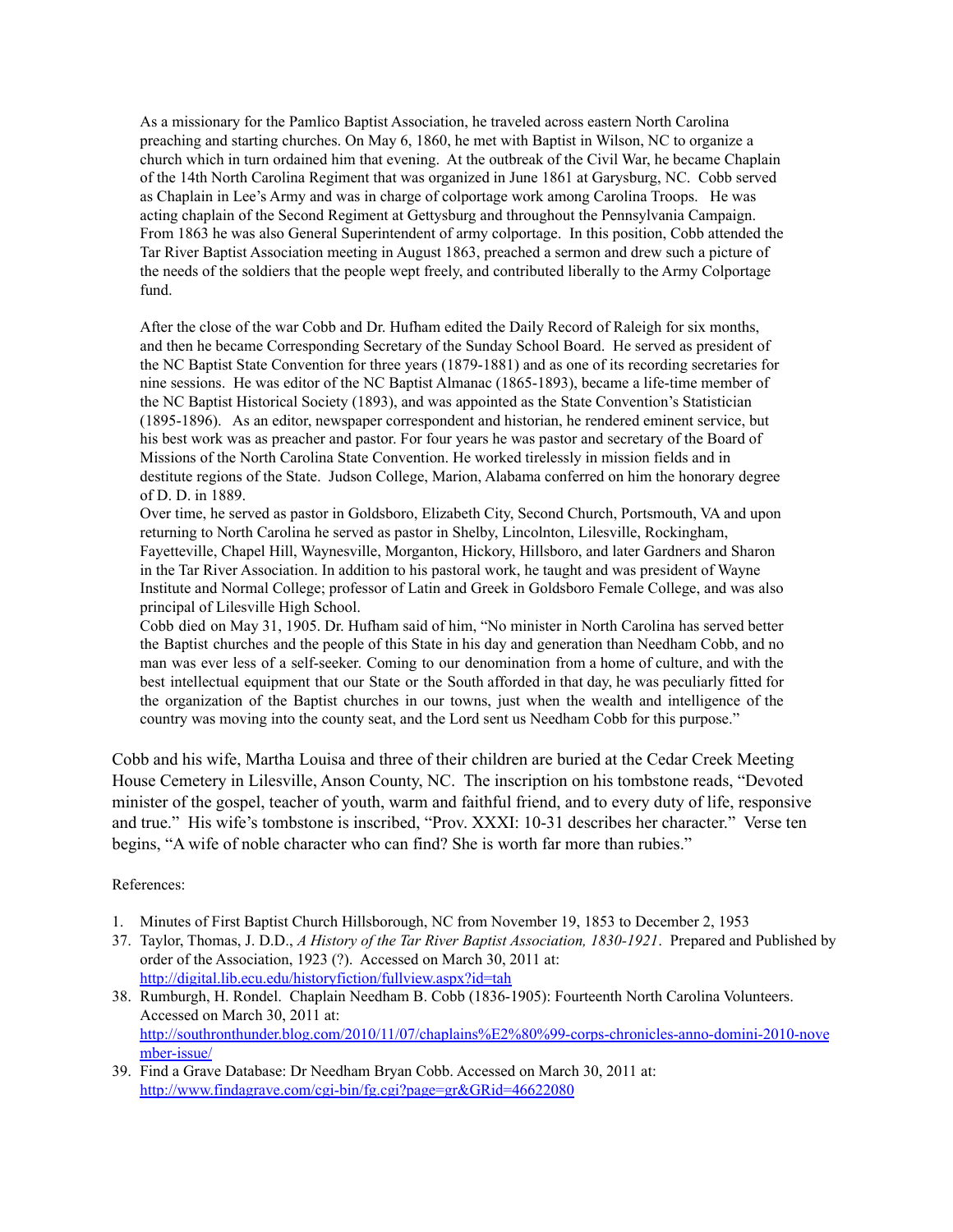*Compiled by Reginald Carter, Historian, FBC Hillsborough Last Updated: March 30, 2011*

## **Wade Dobbins Bostick**

Pastor FBC Hillsborough, 1899-

Wade D. Bostic(k) was called to pastor the church on September 17, 1899 and moderated the church conference the following week on September 23, 1899. Evangelist J.T. Edmonson preached at the church on June 7, 1900 and Bro. R.P. Walker of the Bethel Baptist Church was ordained at the church on December 28, 1900. 1 J.T. Edmonson is listed as the Evangelist for Kentucky in a newspaper article written in 1902. <sup>2</sup> Why Bro. Walker was ordained at the Hillsboro church is not known. He is listed as a new pastor serving the North Henderson Church in the Tar River Association in 1902. <sup>3</sup> On the fourth Sunday in March 1901, Bro. Frank Royal, a retired missionary from China, preached. The exact date of Bostick's resignation as pastor is not known but it had to have been prior to December 1901 when Charles Maddry was called as pastor.



Wade Dobbins Bostick was born in Rutherford County, NC on Jan. 22, 1874 to Samuel Evans and Jane Price Suttle Bostick. There were 16 children; three became missionaries to China; Wade, his older brother George Pleasant (G.P.) and their younger sister Attie Texas. G.P. served in China from 1889-1926. His first wife Bertha Belle Bryan served with him from 1889-1890 until she died there of small pox. He remarried a missionary widow, Mary Jane Thornton, and they served together from 1890-1903 when she died there of pneumonia. His third wife, Lena Gertrude Stover, served with him in China from 1907-1926. Wade served in China from 1894-1931 before and after his marriage to Flora Holloway in 1901. Attie served in China from 1900 to 1943. <sup>4</sup> She arrived during the Boxer Rebellion and had to cope with many hardships ending with her captured by the Japanese in 1941 and internment for two years. <sup>5</sup> Together with their spouses, it is said that the Bostick family served a total of 170 years in China.

Apparently, Bostick had returned from China to attend Wake Forest College when he met Flora Holloway, a student at nearby Meredith College in Raleigh, NC. She is listed as graduating from there in 1903. She was born in Raleigh on July 7, 1878. She married Bostick on October 23, 1901 about the time that he resigned as pastor of the Hillsboro Church.<sup>6</sup> By 1905, they are listed as missionaries to China. She gave birth to two children, Wade H. (bd. August 11 1907) and Oreon H. (bd. February 23, 1911) while living in Pochow, Anhwei Province, China.<sup>7</sup> A 1919 report notes that "Mr. Wade Bostick, of the Southern Baptist Mission, Pochow, Anhwei, is developing in connection with his school, particularly along the lines of garden crops and cattle.<sup>8</sup> In a 1924 magazine article describing her tours of the mission field in China, Kathleen Mallory writes:

YIU HING YIEN KIANG December 8-11.

But before sundown we reached Pochow where Mr. and Mrs. Wade Bostick hospitably opened their home to us. They live on the boy's school compound, its very well equipped dormitories, and administration building being nearly completed. Near the school